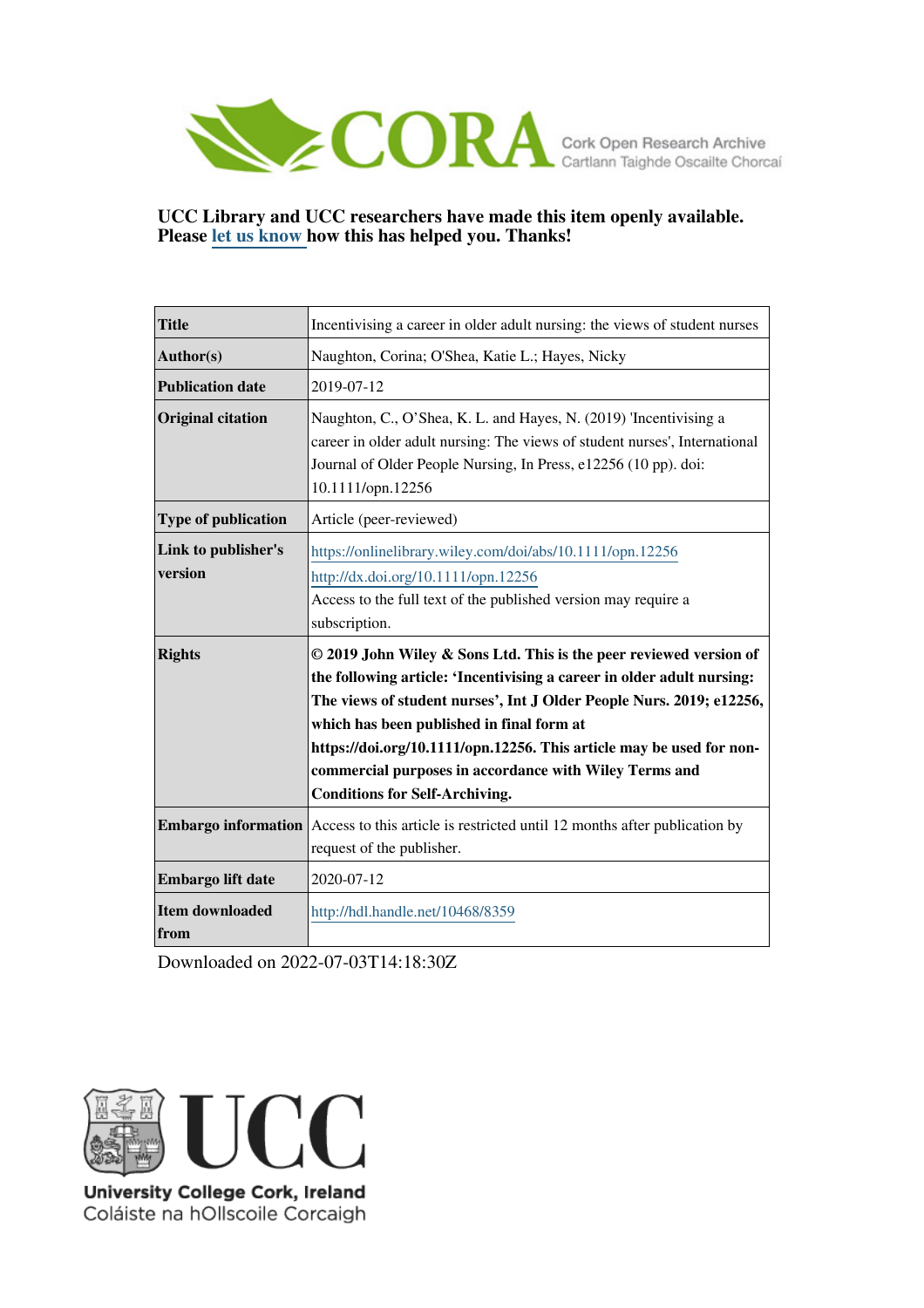Title: Incentivising a career in older adult nursing: the views of student nurses.

Naughton, C., O' Shea, K.L., Hayes, N.

Running title: Incentivising a career in older adult nursing

Keywords: older adult nursing, career, student nurses, gerontological, barriers, incentives

### Corresponding author

Professor Corina Naughton Professor in Clinical Nursing in Older Person HealthCare School of Nursing and Midwifery, College of Medicine and Health Brookfield Health Sciences Complex (Rm 3.29) University College Cork College road Cork T12 AK54 Tel: +353 (0) 21 490 1551 Email: [corina.naughton@ucc.ie](mailto:corina.naughton@ucc.ie)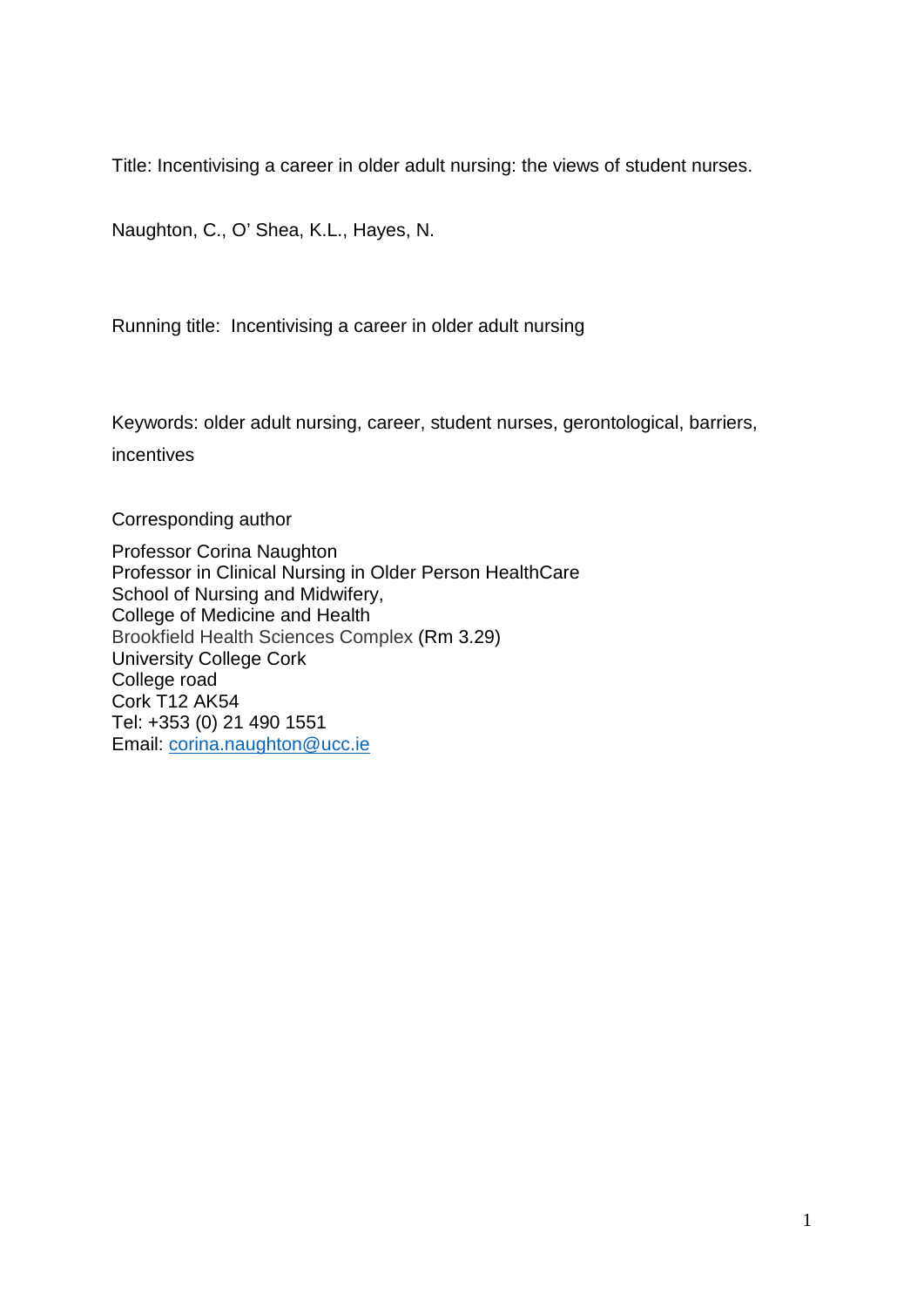### **Abstract**

Nurse vacancy rates in older adult services are disproportionately high compared to other areas of nursing. This is partly because few student nurses consider it an attractive career option once qualified due to perceptions of low-status, strenuous nature of the work and impoverished care environments.

The study aimed to explore students' perceptions of incentives that could counterbalance the barriers for new graduate nurses joining this speciality.

Methods: A qualitative descriptive design using focus group interviews was carried out with six groups of student nurses (n=27) following completion of their acute care older adult placements in three hospitals. Data were analysed using thematic analysis.

Results: The barriers from students' perspectives were constructed as a vicious cycle of staff shortages and inadequate resources that created impoverished environments leading to a dissonance between ideal and delivered care. Over one-third of students were unlikely to consider a career in older adults nursing, but the remaining students could identify incentives that may tempt them. Four main themes and eight subthemes were identified: gerontological status and leadership (Ward leadership; respected others); relational care (legitimising emotional support, care versus cure goals); quality work environment (pay as recognition, 12-hour shifts); and career-education pathways (gerontological knowledge, career progression).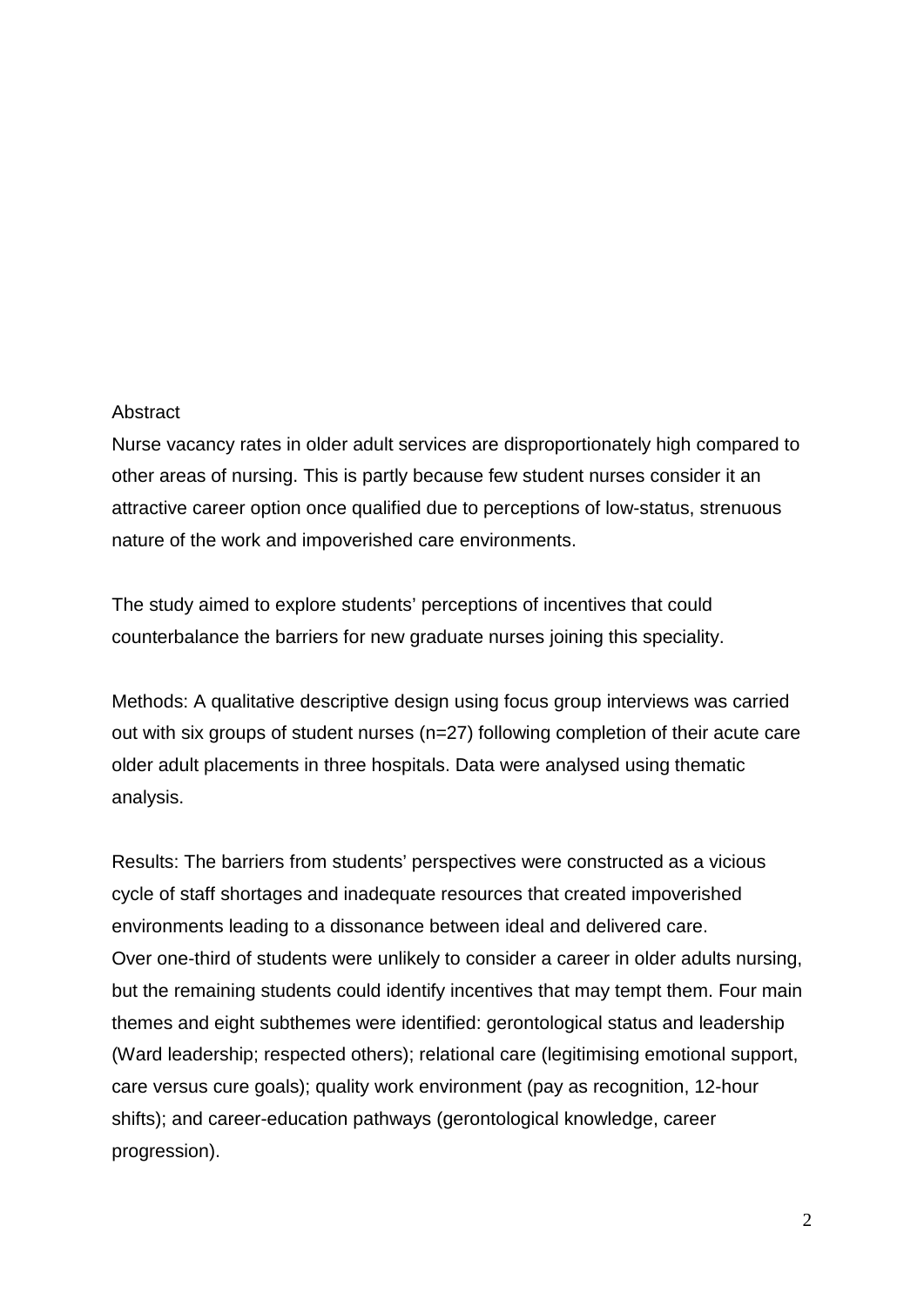Conclusion: Radical new approaches, based on student and nurse engagement, are required to incentivise a career in gerontological nursing. A combination of short and longer term strategies that include education-career pathways, a focus on relation care, and improved work conditions including financial incentives should be trialled.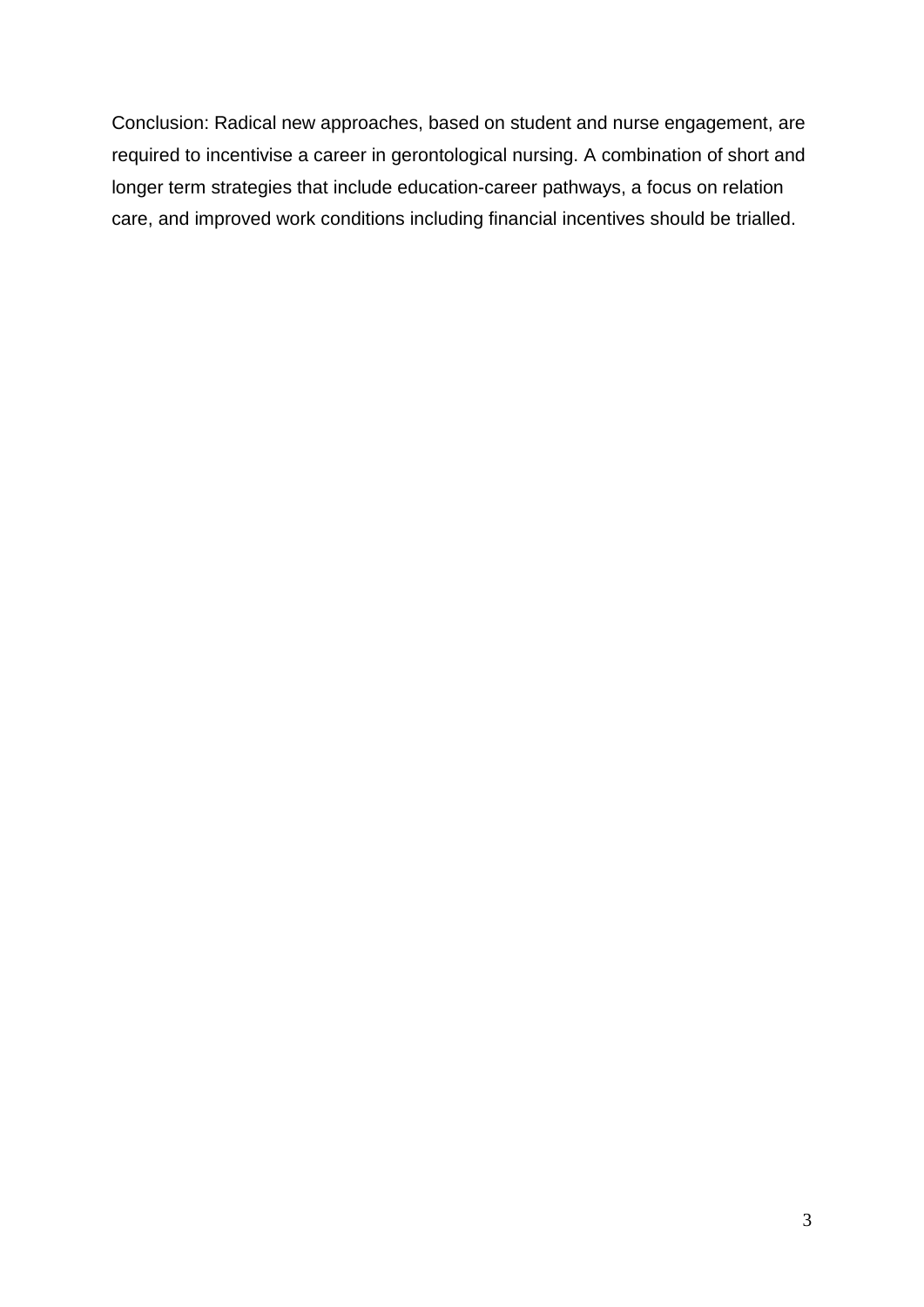# SUMMARY STATEMENT OF IMPLICATIONS FOR PRACTICE

## **What does this research add to existing knowledge in gerontology?**

Incentivising carers in gerontological nursing has to overcome negative stereotypical views and barriers related to low staffing levels, perceived sub-optimum care and a sense of care dissonance.

At an organisational level, prioritisation of older adult relational care, addressing staff recruitment and retention, dynamic ward leadership and positive mentor role models are required.

At an individual level, visible career-education pathways combined with workplace incentives (including monetary) could help attract new graduates to the field.

# **What are the implications of this new knowledge for nursing care with older people?**

High quality nursing care for older people is fundamentally dependant on attracting and retaining high calibre and dynamic student nurses to work in older adult services once qualified.

Student nurses and early career nurses should be central to the design of interventions and strategies aimed at incentivising a career in gerontological nursing.

Making gerontological nursing an attractive speciality for students and early-career nurses is likely to require multilevel shifts in attitudes within the nursing profession and health care systems combined with pragmatic and tangible incentives.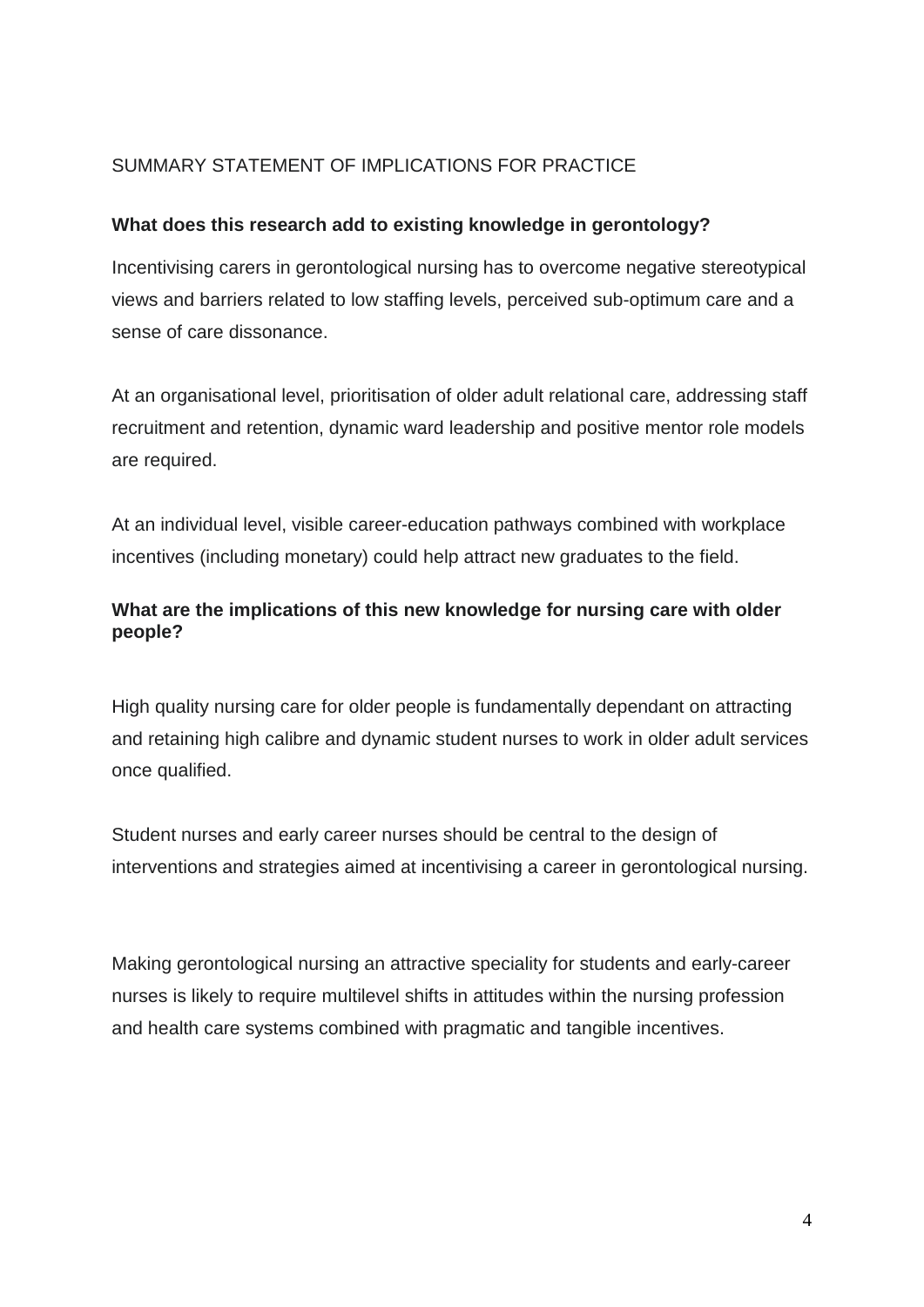# **How could the findings be used to influence policy or practice or research or education?**

Evidence based intervention to inform multidimensional strategies are required at national, organisational, ward and individual nurse level to overcome entrenched negative perceptions and real-world barriers (e.g. staffing and skill mix) to working in older adult services.

Inspiring undergraduate nursing students to develop a passion for and consider a career in gerontological nursing begins with creating enriched pre-registration learning experiences and nurturing by expert gerontological nurses.

Attracting the next generation of gerontological nurses requires political will and multiagency action to develop new models of pre-registration preparation aligned with defined post registration education-career pathways and pragmatic incentives.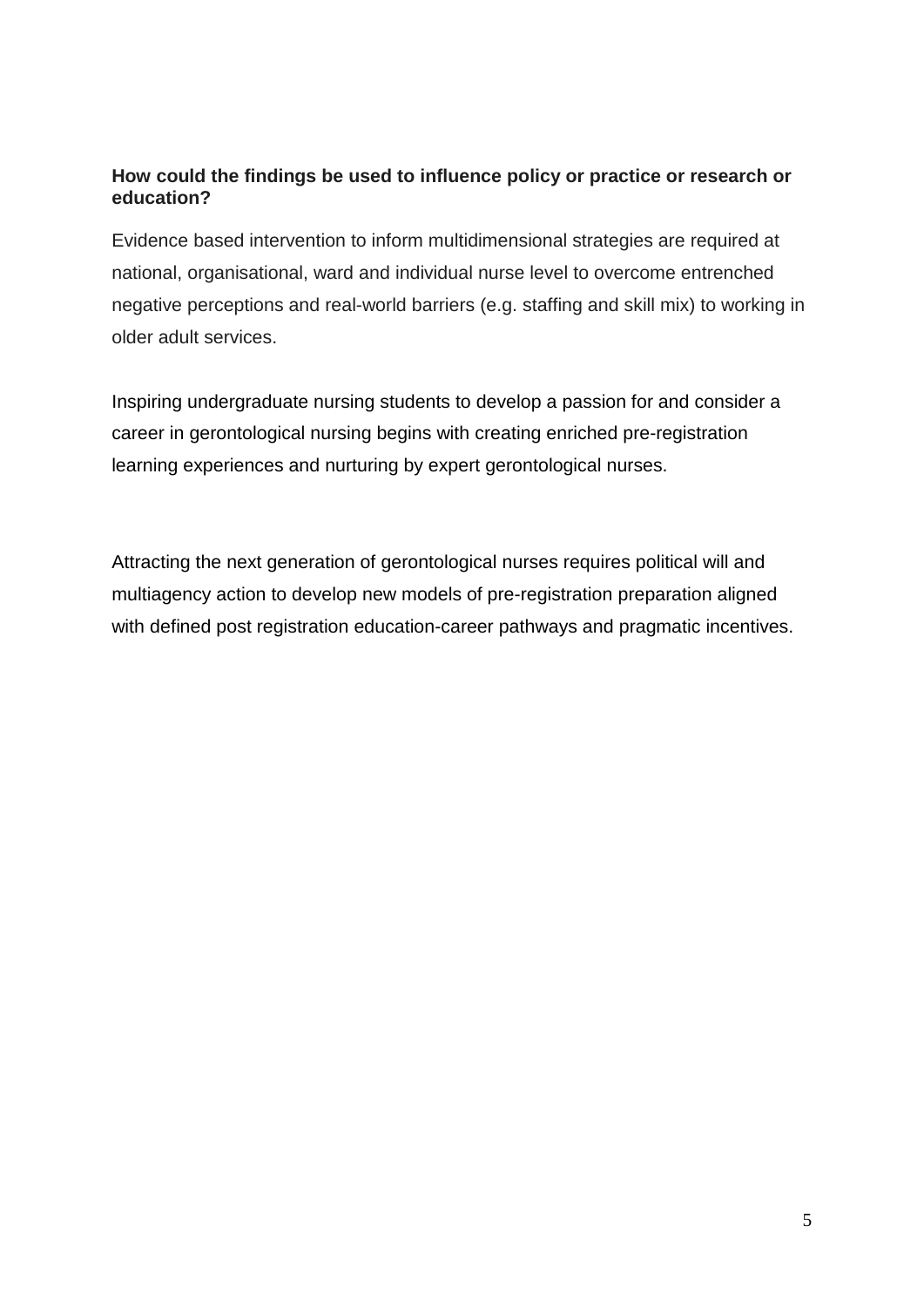#### Introduction

The global shortage in nursing has a significant impact on the quality of patient care, especially in older adult services (Hayes et al. 2012, Hayes and Ball 2012, NHS 2018). The employment crisis is driven by a combination of growing population demand, retirement in an ageing nursing workforce and low levels of interest among undergraduate and early career nurses in older adult nursing (Neville et al. 2013, Roche et al. 2014). There is a considerable body of work that examines why students or new graduates do not consider a career in the speciality as an attractive option, but few studies have asked the question what could incentivise students to consider a career in gerontological nursing?

The average age expectancy in most developed world countries is now over 80 years, and it continues to increase (WHO 2018). The vast majority of older people live healthy lives free from significant disability, but increasing age is associated with a higher burden of chronic conditions including frailty and dementia (Clegg et al. 2013). The World Health Organisation (WHO 2016) identified building workforce capacity and capability to respond to the needs of an ageing population as a key priority. Yet despite repeated warnings, countries have given very little attention to growing the health care workforce with the skills and competencies to deliver high quality care to older people (Goldberg et al. 2016, Naughton et al. 2016, Schapmire et al. 2018). Older adult nursing struggles to attract and retain new graduates and early career nurses to work in these services (Howe et al. 2012, Chenoweth et al. 2010, Kydd et al. 2014).

Leading nurse organisations such as the Royal College of Nursing (RCN) and American Association of Colleges of Nursing (AACN) articulate positive professional views of gerontological nursing, yet negative perceptions of working with older people persist among undergraduate nurses and in the wider profession (Neville et al. 2013, 2016, Kydd et al. 2014, Rush et al. 2017). In turn, this affects career choice, vacancy rates and ultimately the quality of care delivered to older people (Hayes and Ball 2012, Chenoweth et al. 2010, Drennan et al. 2018). Future career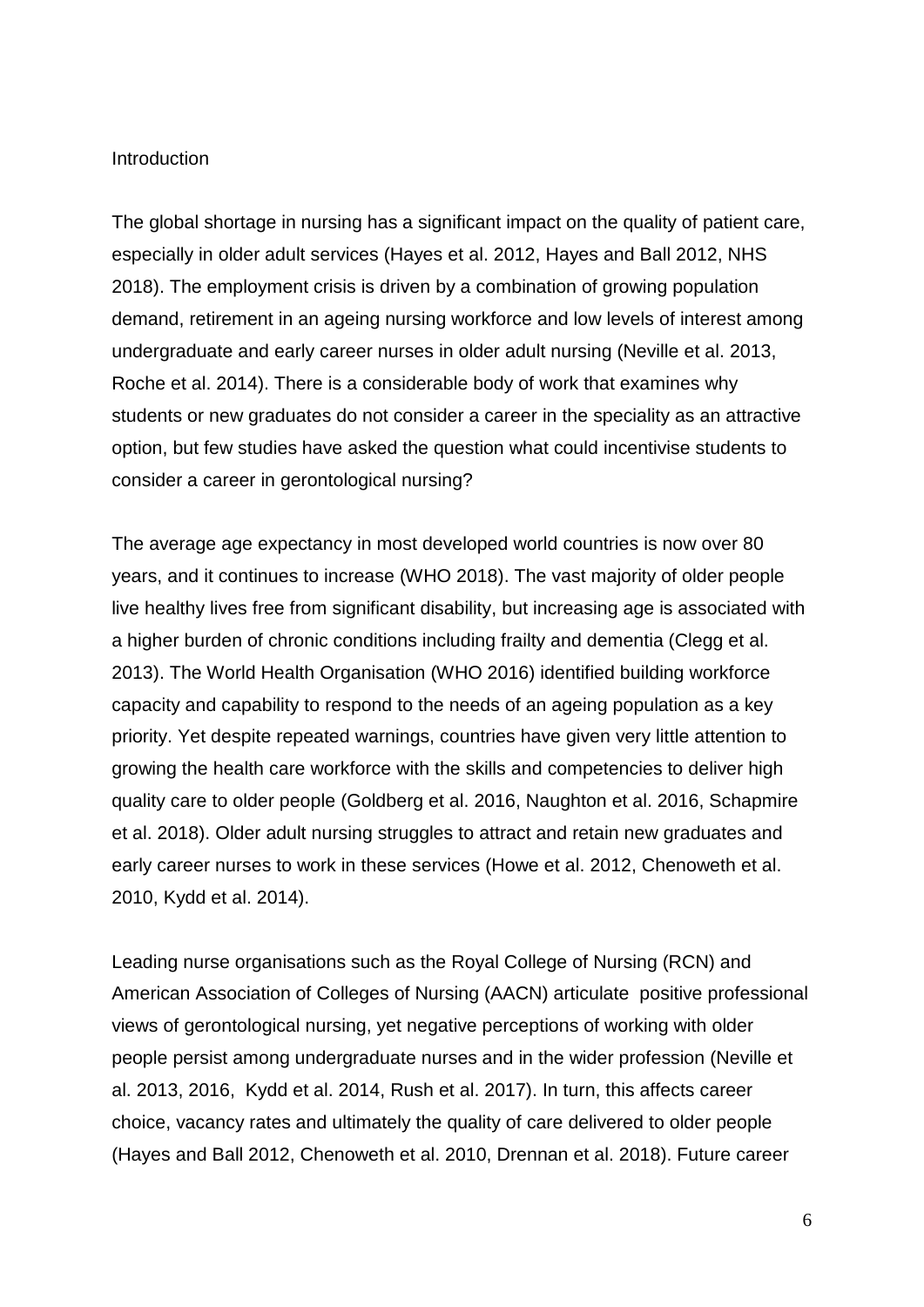choices are influenced by students' perceptions of areas that hold interest, challenge and employment (Duggan et al. 2012). Care of older people can be perceived as an area of little opportunity, as depressing, thankless, non-prestigious, and in economic terms, unrewarding (Haron et al. 2013, Algoso et al. 2016). Contemporary models of gerontological nursing challenge these outdated views through delivering evidencebased high-quality care as well as offering dynamic and rewarding career pathways (Capezuti et al. 2012, Palmer 2018), but this is poorly recognised in the wider nursing workforce.

Negative views are anchored in wider problems, chief among which are ageism within society, inadequate preparation in undergraduate curricula, low nurse-patient ratios, and negative experiences during clinical placements (Neville et al. 2016, Koh, 2011, Garbrah et al. 2017). Student career preferences are formulated during experiences on clinical placements, where mentors and ward managers can reinforce negative, stereotypical perceptions of older adult nursing (Carlson and Idvall 2015). This study aimed to explore students' perceptions of a career in gerontological nursing and their views on incentives that could attract them to the speciality and overcome perceived barriers.

### **Methods**

The study uses a qualitative descriptive design based on thematic analysis (Nowell et al. 2017). Ethical approval for the study was provided by the University Ethics Committee (HR15/162270); all participants gave written informed consent. Study settings

This study was nested within a larger trial testing a dementia communication training intervention for pre-registration nurses (Naughton et al. 2018). Focus group interviews were undertaken with students recruited from one academic institution. All students interviewed had undertaken clinical placements on dedicated older adult acute medical wards (similar to acute care for elders units) in one of three academic teaching hospitals in central London.

Each of the hospitals had two to three older adult wards that admitted patients aged 65 years or older either directly from the emergency department or transfers from other wards for specialist gerontology management. The average length of patient stay was 10-14 days. The wards operated a comprehensive geriatric assessment and management model of care, defined as a multi‐dimensional, multi‐disciplinary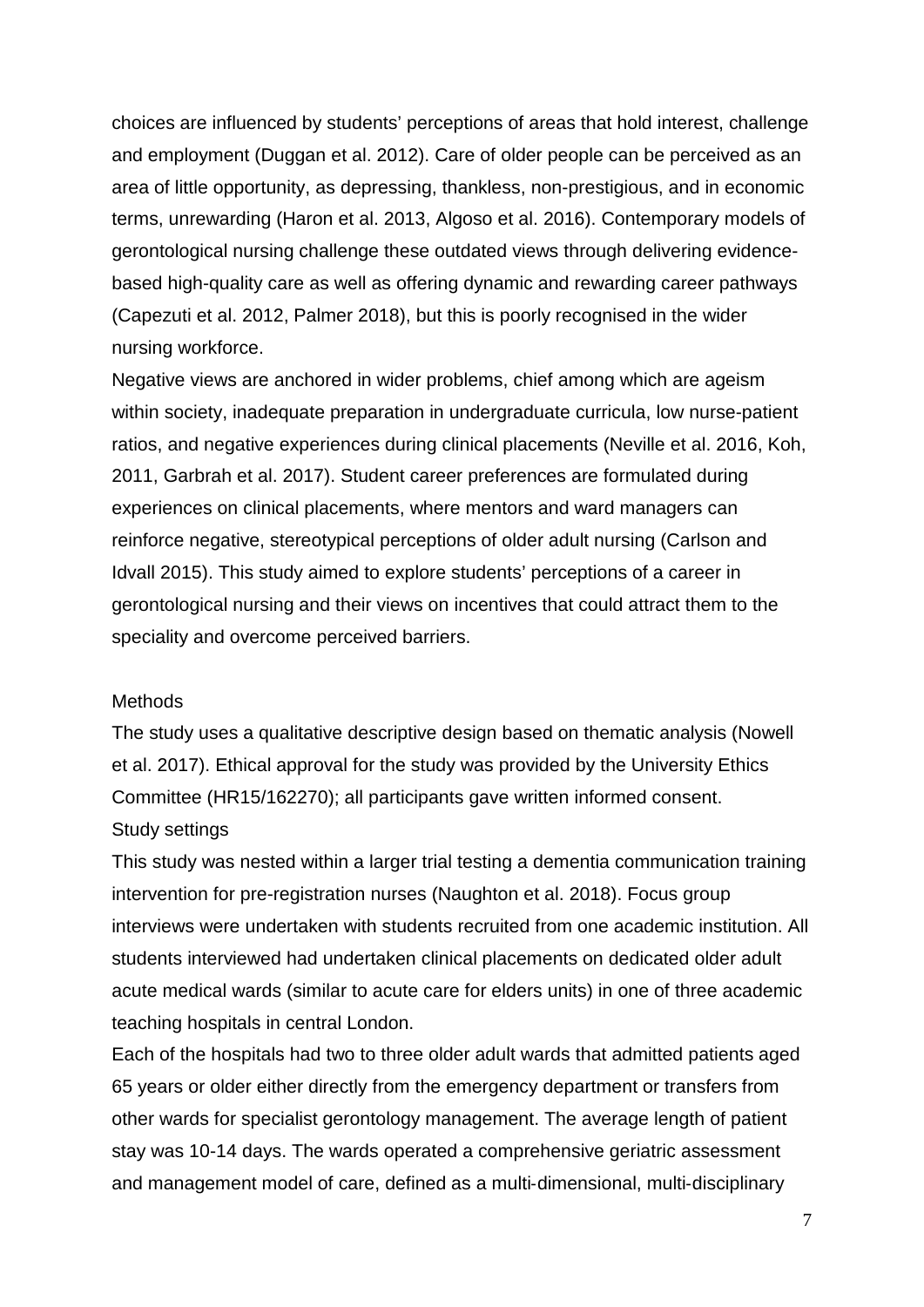diagnostic and therapeutic process conducted to determine the medical, mental, and functional problems of older people with frailty so that a coordinated and integrated plan for treatment and follow‐up can be developed (Ellis et al. 2017). The nursing philosophy was person-centred care with a focus on reablement and quality of life. During clinical placement, each student was allocated one or two nurse mentors, at least one of whom had a mentorship qualification, from the ward nursing team. The mentor(s) were responsible for student supervision and appraisal. In addition, each ward was allocated an academic link lecturer to provide student and mentor support and improve communication between clinical wards and the university.

Student nurses were either part of the graduate entry, two-year programme or B.Sc. three year programme. During their programme students receive six hours of lectures on gerontology specific content.

Fifty-one students who had participated in the intervention were eligible for recruitment following completion of their older adult placements (between 4-12 weeks duration) between July to December 2016. All interviews were completed in the final week of their placement and were undertaken with a convenience sample of 27 students. Students self-selected, but we tried to ensure representation from both programmes and the different stages of the programme. Interviews were conducted by a university lecturer (CN) using a semi-structured interview schedule to explored students' interest in pursuing a career in older adult nursing once qualified (supplemental file). The questions centred on why students would or would not pursue older adult nursing as a career. Students' were then asked to consider what incentives would attract them to a career in the speciality. Focus group size varied from 3 to 7 students, interviews were conducted in a private room away from the clinical setting. Interviews lasted between 45-60 minutes and were audio recorded and transcribed verbatim.

#### Statistical analysis

Interviews were analysed using thematic analysis as outlined by Clarke and Braun (2006). Thematic analysis focuses on describing patterns, interpreting and making sense of the data. It is recognised as a distinct method, not tied to a particular epistemological or theoretical perspective (Nowell et al. 2017).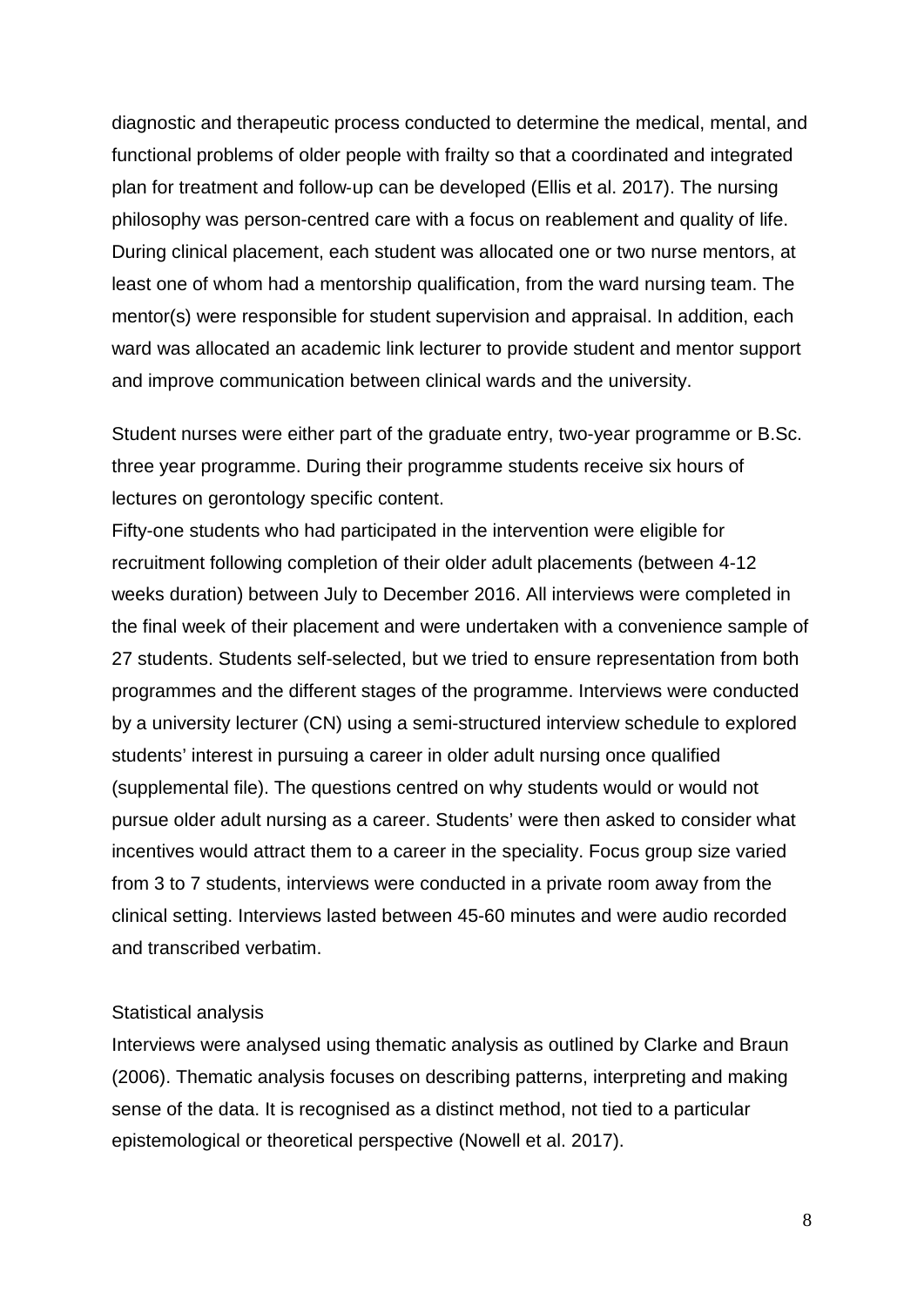The six-step framework involved reading and reading; initial coding was based on keywords and phrases, minor themes and higher order themes were identified in the data (Clarke and Braun 2006). Coding was undertaken independently by KOS and CN; researchers met to discuss themes and reconcile coding differences. NH reviewed the themes independently for 'sense checking'. Common and divergent themes were identified, and constant comparative method was used to test the robustness of the finding. Verbatim quotes were selected to illustrate the themes. The following steps were used to strengthen the trustworthiness of the analysis, audit trail of codes generated, initial independent coding by two researchers, meeting notes from the discussions, and sense checking (Nowell et al. 2017). The software package NINVO 11 was used to support analysis.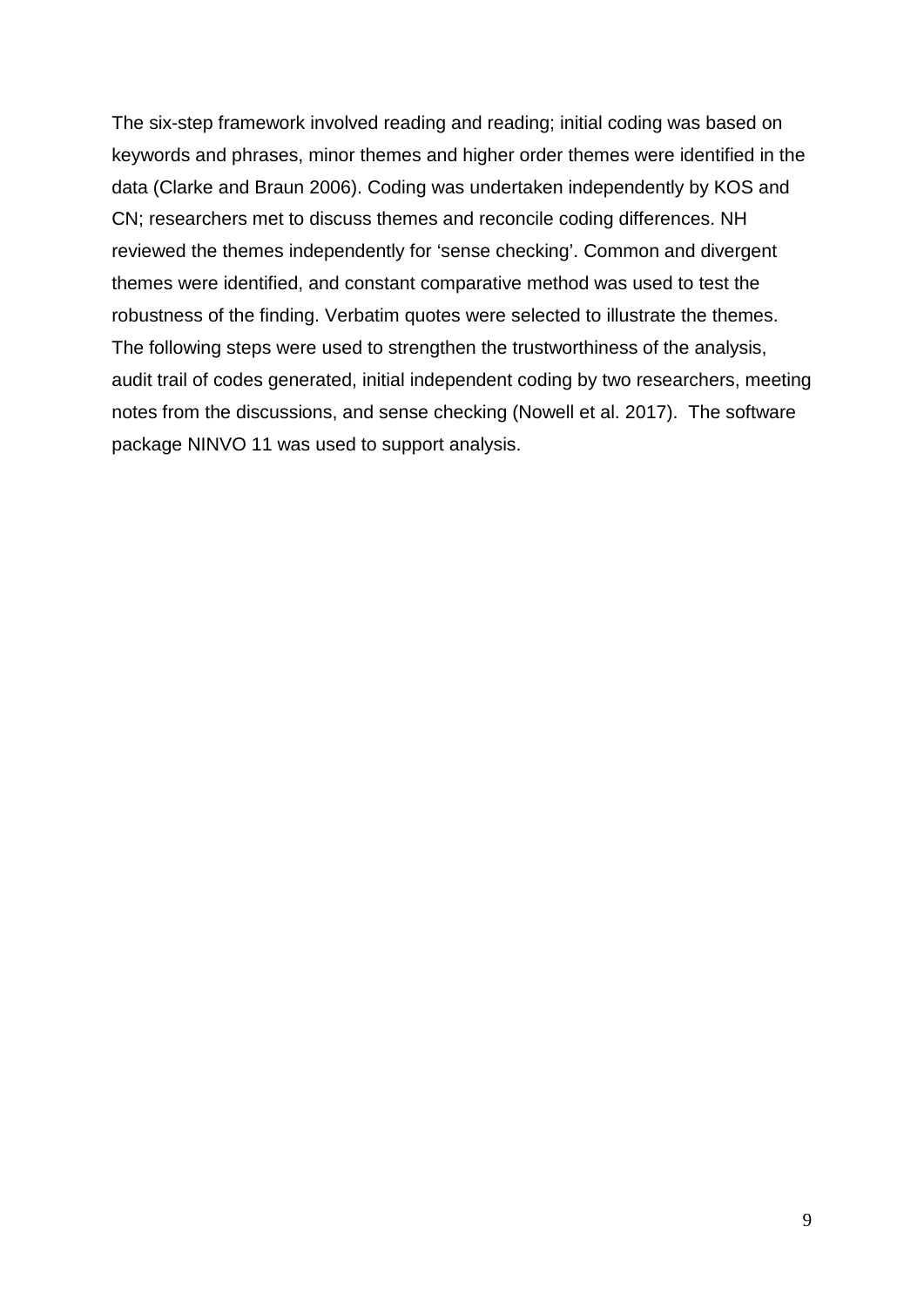## Results

Five focus group and a single interview (student unable to attend focus group) were undertaken with 27 students. The majority of students were from the larger (direct entry) BSc adult nursing programme and 18% of students were from the postgraduate diploma in adult nursing programme. Students were mainly in the first year of their course (56%) and 7% were in their final year. This clinical placement pattern reflects the tendency to send students to older adults units in their first year. While, in their final year, students can request their preferred placement and as indicated in these numbers, very few elected to do their final placement on an older adult ward.

|                        |                       | $N = 27$ | %  |
|------------------------|-----------------------|----------|----|
| Programme type         | BSc.                  | 22       | 81 |
|                        | Post graduate Diploma | 5        | 18 |
| Programme              |                       | 15       | 56 |
| year/progression point |                       |          |    |
|                        |                       | 10       | 37 |
|                        |                       |          |    |
| Gender                 | Female                | 26       | 96 |
|                        | Male                  |          |    |

Table 1 Study population profile

## Career in older adult nursing

Students were asked directly how many people would consider taking a nursing post in older adult services once qualified. Only 4-5 students (18%) would actively consider it, about one third felt they definitely would not consider it and the remaining students felt that they may consider it under certain circumstances.

The themes in the data broadly fitted under barriers and incentives. In relation to barriers, our findings aligned with published studies in the literature (Algoso et al. 2015, Koh 2012, Neville et al. 2013), thus we have provided only a summary here. Students described a 'vicious cycle' that instilled or re-enforced negative views of older adult nursing in acute care as a career (Figure 1).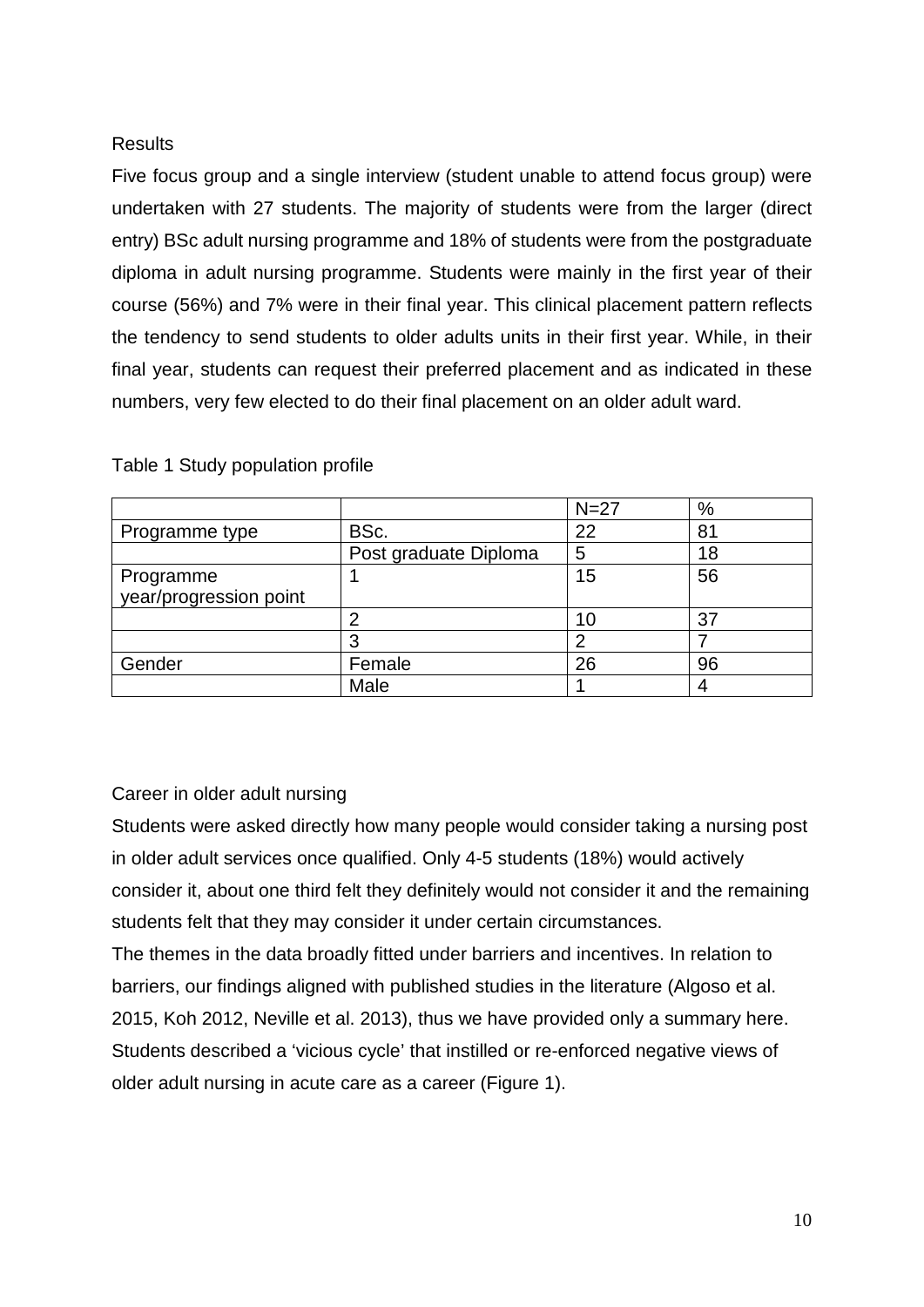



During placement, students observed periods of staff shortages, nurse role substitution and inadequate resources compared to other clinical placements. These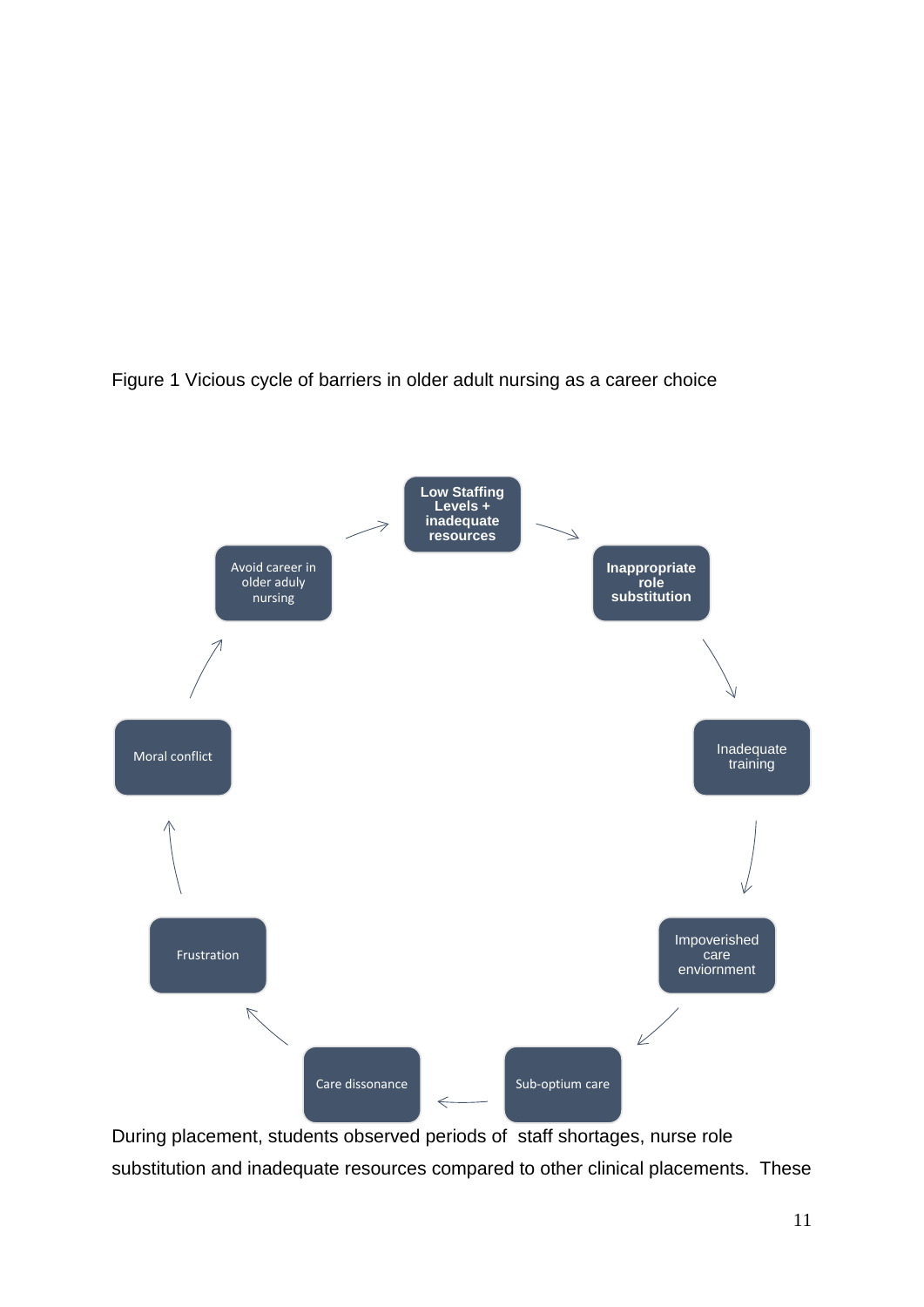factors were compounded by a lack of staff training and a view that some staff on these wards were 'burnt out' creating an impoverished care environment and suboptimal patient care. For students, this created a sense of care dissonance and moral conflict, whereby they recognised older patients required high quality care but these persistent problems prevented them from delivering such care. Inevitable, many students wanted to avoid this emotional conflict and feared they could not 'stick' with older adult nursing as a career.

I know full well that I could give them the time that they deserve, but then at the same time, I hate seeing maybe people not doing that. So that's why I'm very 50/50. There's a huge part of me that would want to do that because I know I could deliver it well, but then there's another part of me that doesn't want to do that.' (Interview 1, F4)

## Incentivising older adult nursing

Despite these barriers, the majority of students had enjoyed their placements and recounted positive experiences whereby they had formed therapeutic relations with their patients, and they believed their presence had made a difference to the quality of care provided. Interviewees went on to discuss what could incentivise them to consider a career in old adult nursing. Four main themes were identified: gerontological status and leadership, prioritised relational care, improved work conditions, and career-education pathways. Each of the major themes was divided into two subthemes (Table 2).

| Theme                                       | Subtheme 1                            | Subtheme 2                 |
|---------------------------------------------|---------------------------------------|----------------------------|
| 1.0 Gerontological status and<br>leadership | 1.1Ward Leadership                    | 1.2 Respected others       |
| 2.0 Relational Care                         | 2.1 Legitimising emotional<br>support | 2.2 Care versus cure goals |

Table 2 Incentivising older adult nursing themes and sub-themes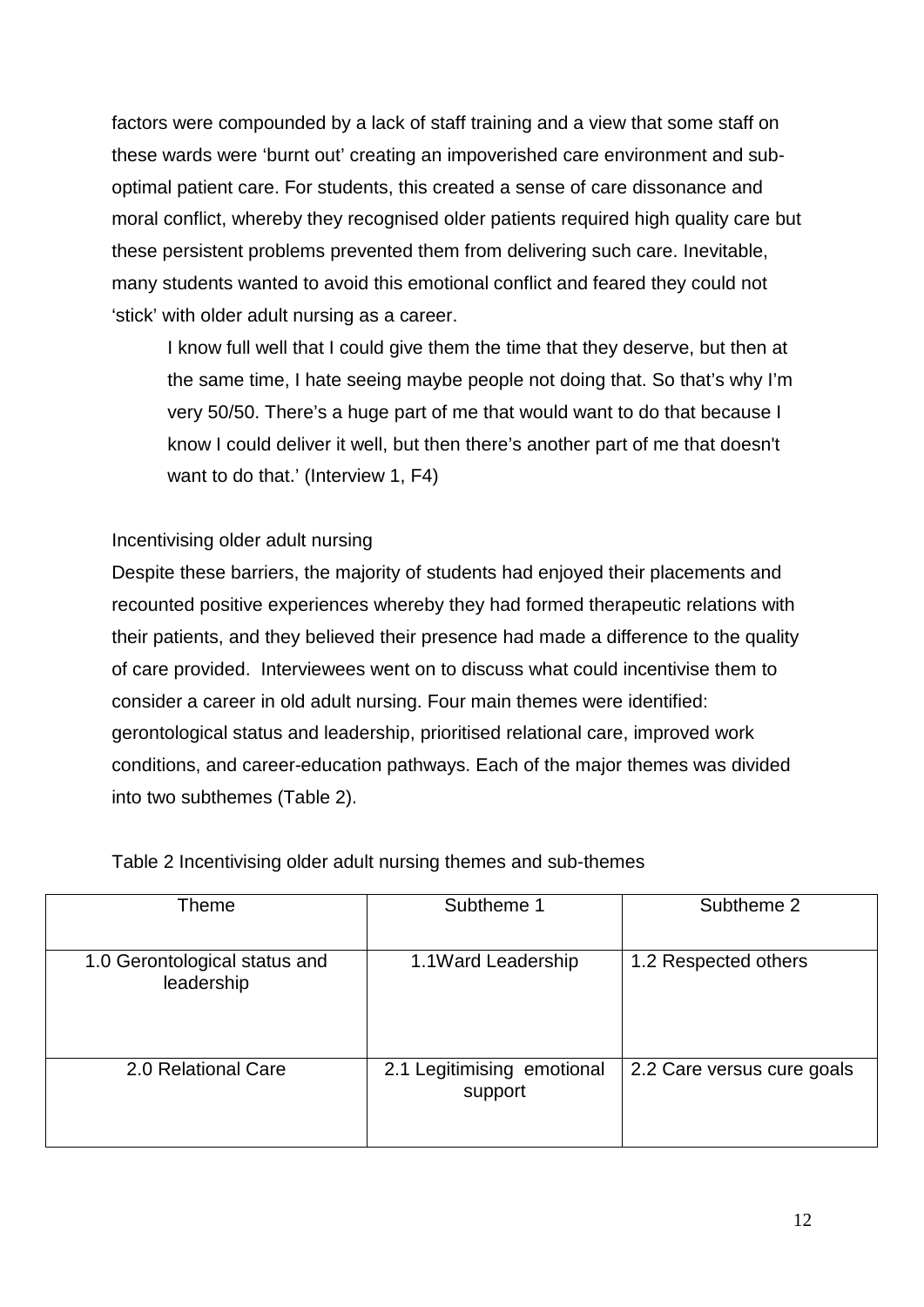| 3.0 Quality of work environment | 3.1 Pay as recognition | 3.2 Twelve-hour shifts                     |
|---------------------------------|------------------------|--------------------------------------------|
| 4.0 Career-Education Pathways   | 4.1 Career Progression | 4.2 Specialist Gerontological<br>Knowledge |

# 1.0 Gerontological status and leadership

Participants' views of older adult nursing were influenced by the perceived status and prioritisation of the speciality within the wider hospital. Students drew their conclusions based on disparities in staffing levels and resources on the older adult wards compared to their other placements on cardiac, oncology, or surgical wards.

Resources aren't given to elderly, they're given to other aspects of nursing and it's not given to the elderly. (Interview 4, F 8)

The single biggest factor in attracting students to the speciality as newly qualified staff nurses was better nurse-patient ratios to reflect the complexity and dependency of this patient cohort.

You just need more staff. If you had more staff it's not going to be as hard work physically. You've actually got two people to a patient that needs two people to wash, - instead of having to make do with just the one person. I think that's a big thing, definitely [interview 3, F1].

This creates a 'wicket problem' whereby nurse vacancies can't be addressed unless nurses are attracted to, recruited and retained in the vacat posts. New graduates are the main source of new employees, but they are unlikely to take posts on chronically understaffed wards when there are choices elsewhere.

## 1.1 Ward Leadership and teamwork

A key consideration for students, especially as they neared graduation, was selecting the 'right' ward for their preceptorship year (first year after graduation). Participants spoke of 'strong, supportive ward managers' 'well-run units' and 'positive team atmosphere' as deceive factors in selecting their first staff nurse job. Older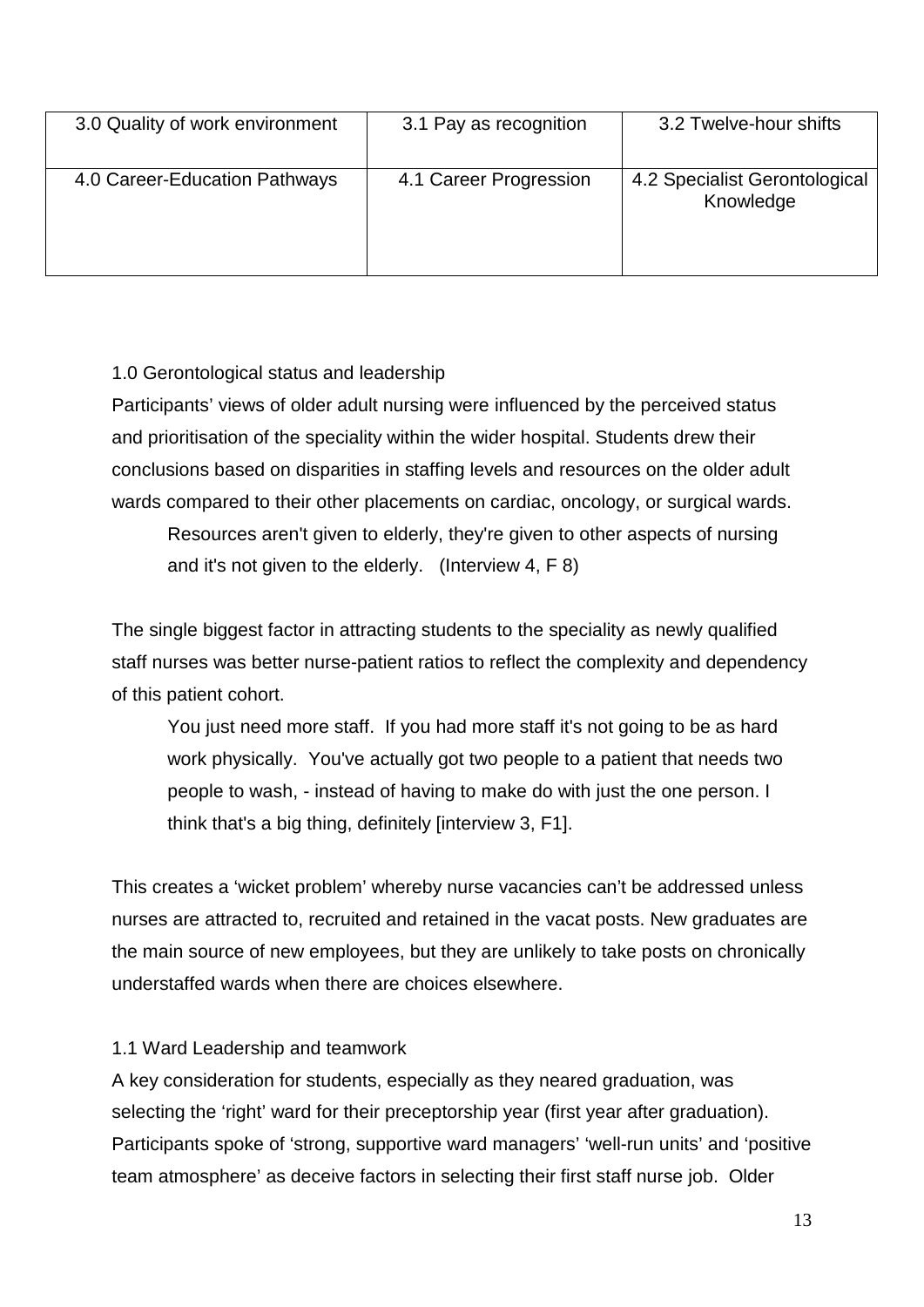adult ward managers who were seen as progressive and innovative can attract new graduates.

I think having good quality leaders in older persons is an essential. I mean, it's an essential everywhere, but if we're trying to recruit people it's an essential. So having a ward manager who is good at leading, who understands the challenges of the ward,….very good at interacting with everybody in the whole multi-disciplinary team' [ Interview 6, M1]

### 1.2 Respected others

The opinion of 'respected others' especially senior nurses and mentors significantly influenced students' decisions on career choices. When mentors (mostly from other wards) voiced their personal misgivings about older adult nursing this tarnished students' views prior to commencing their placements. In contrast, strong role models and a cohesive team atmosphere on older adult wards helped to dispel negative perceptions.

Just the level of support you're going to have …the days I've been better I've felt really like we were working as a team, people that need help are asking for help, I feel I can ask for help if I need it [Interview 3, F3].

### 2.0 Prioritised relational care

The most positive aspect of gerontology nursing from participants' perspective was spending therapeutic time with older people. They valued providing emotional support through listening, 'being with' 'bringing a smile to a patients face', these interactions aligned with interviewees views of high quality care and attracted them to this field of nursing.

You're kind of like a friend to them. You're not just caring for them medically but physically, psychologically and socially and that's how you can provide holistic care.' (Interview 2, F2)

Participants commented on how tasks such as medication administration and documentation took priority over emotional care and how little time qualified nurses had to spend with patients. They were also critical of inappropriate role substitution that removed nurses from direct care giving.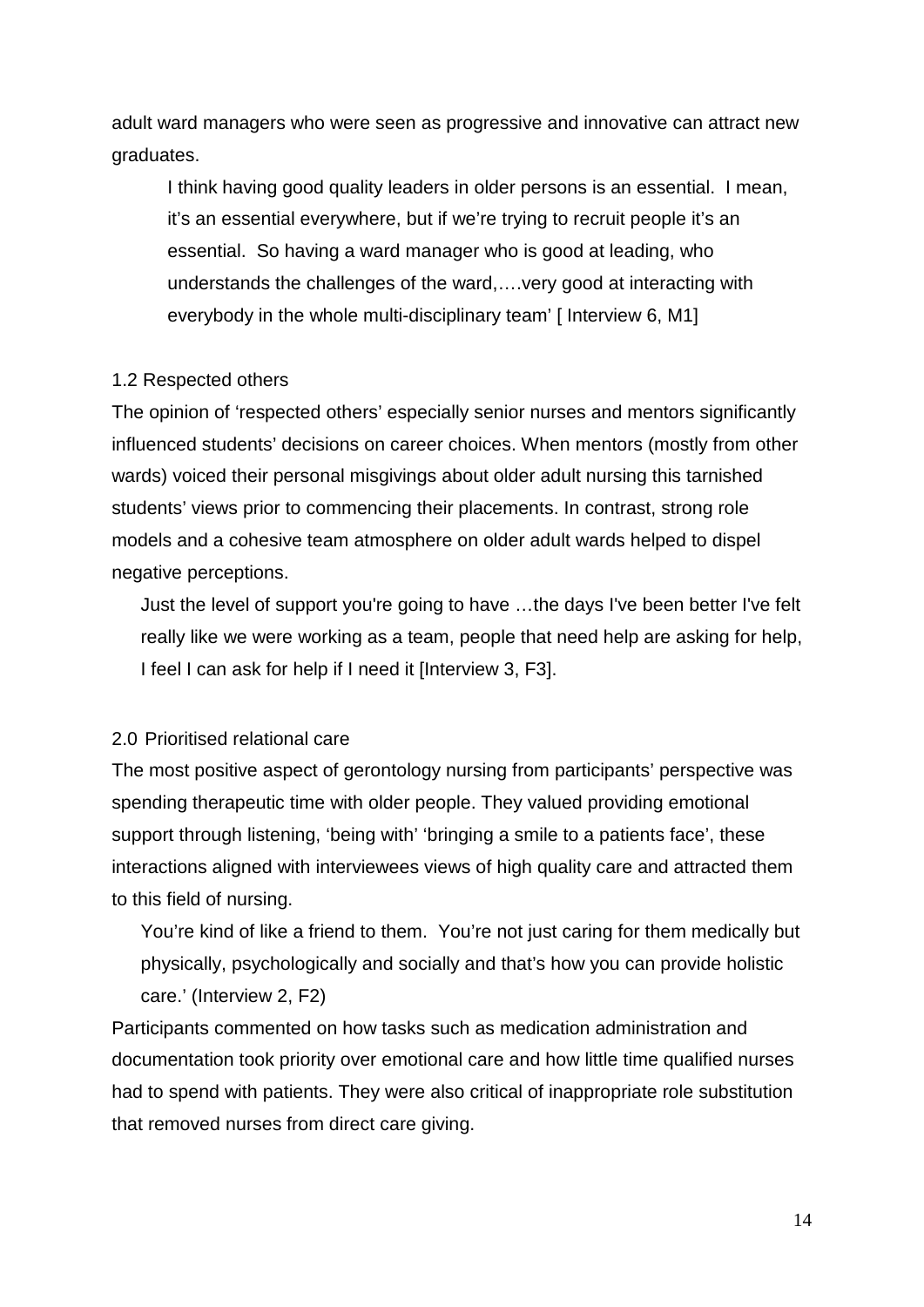There are some jobs [ patient observations, nutrition, 'knowing the patient'] that need to be shifted back from HCA [health care assistant] and back to the nurses [Interview 2, F1 ]

### 2.1 Legitimising emotional support

Giving equal status to emotional care was seen as vital to delivering the standard of nursing care that participants aspired to. 'Knowing your patient' was a phrase that was used repeatedly and was seen as a core nursing duty. One interviewee suggested this could be 'mandated' with specific time allocated to prevent other tasks taking priority.

I think, not that this would happen, some of your hours are involved in just engaging with the patients and doing fun stuff………I feel like there should be allotted time for you to do activities with patients and do stuff with patients instead of having to do meds [medication], having to do documentation; having that fun aspect to it because it's not only good for us, it's going to be immensely good for the patients as well [Interview 3, F1]

### 2.2 Care versus cure goals

By the end of clinical placement, participants, especially students at a later stage in their programme, began to appreciate the different therapeutic goals and complexity of care for older people. Some interviewees could see beyond a 'technical cure model' to a 'care focused' model that aimed to support the older person's priorities and preferences for quality of remaining years.

Inevitable students experienced conflicts in emotion when older patients transitioned to care homes despite wanting to return to their own home, around end-of-life care and witnessing family grief. Students found such experiences emotionally demanding and they also saw the impact on ward staff. Students reflected there was a need for better psychological support for staff and students to support resilience, emotional well-being and reduce burnout.

One thing I've been thinking about a lot in this field was the lack of clinical supervision, which I think would benefit the nurses and the staff in turn so much in this field, where it's dealing with lots of death particularly and difficult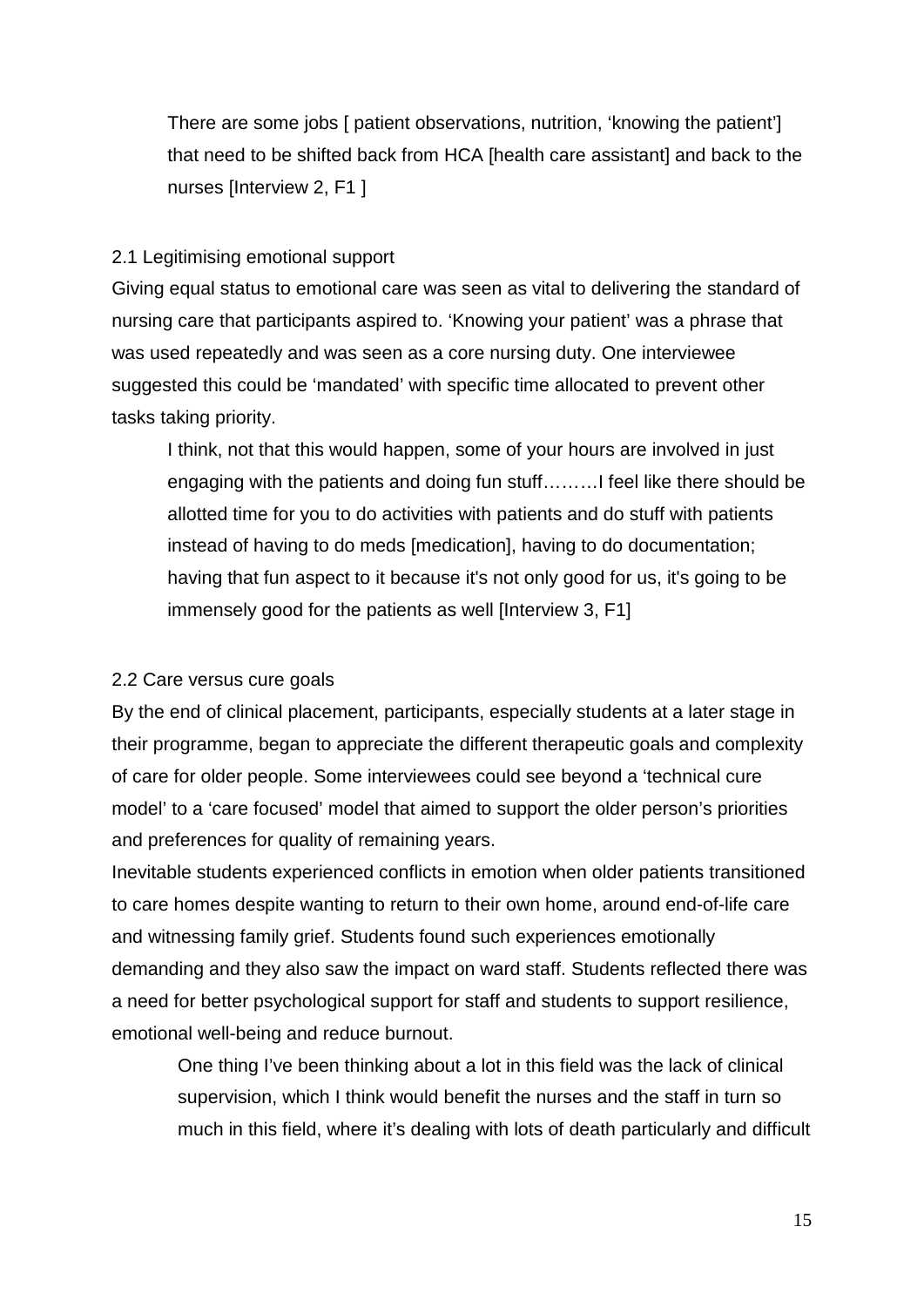illnesses and things. I think nurses can burn out quite easily in this field. So I think more support. [Interview 1, F 1]

## 3.0 Quality of work environment

The quality of the work environment was a central theme in student interviews. Students, similar to staff, worked 12-hour shifts on large wards with high levels of patient dependency and acute illness. Nurse-to-patient ratios reflected that of general medical or surgical wards (NICE 2014), but frequent staff shortages made the work environment more challenging. Students describe feeling greater levels of physical and emotional tiredness compared to other placements. Increasing the number of registered nurse on the wards was seen as fundamental to improving the quality of the care and work environment. Students held variable views on the role of pay and shift patterns as incentives to break the cycle of staff shortages.

## 3.1 Pay as recognition

For some students, offering extra pay would make no difference, if it meant compromising on their standards of nursing care. Others recognised that it had a place as an incentive for new graduate nurses to work in this area. They viewed it as both a pragmatic benefit and a visible indicator of being valued by the organisation.

People are motivated by money – I'm going to be very honest – so perhaps that has something to do with it. If you're working on an older persons' unit, maybe people would be more motivated if they were paid more money.' [Interview 1, F6]

## 3.2 Twelve-hour shifts

Twelve-hour shift patterns proved a controversial talking point as an incentive. Some participants took a patient viewpoint and felt that 12-hour shifts had a detrimental impact on patient care as it decreased continuity of care and contributed to exhaustion.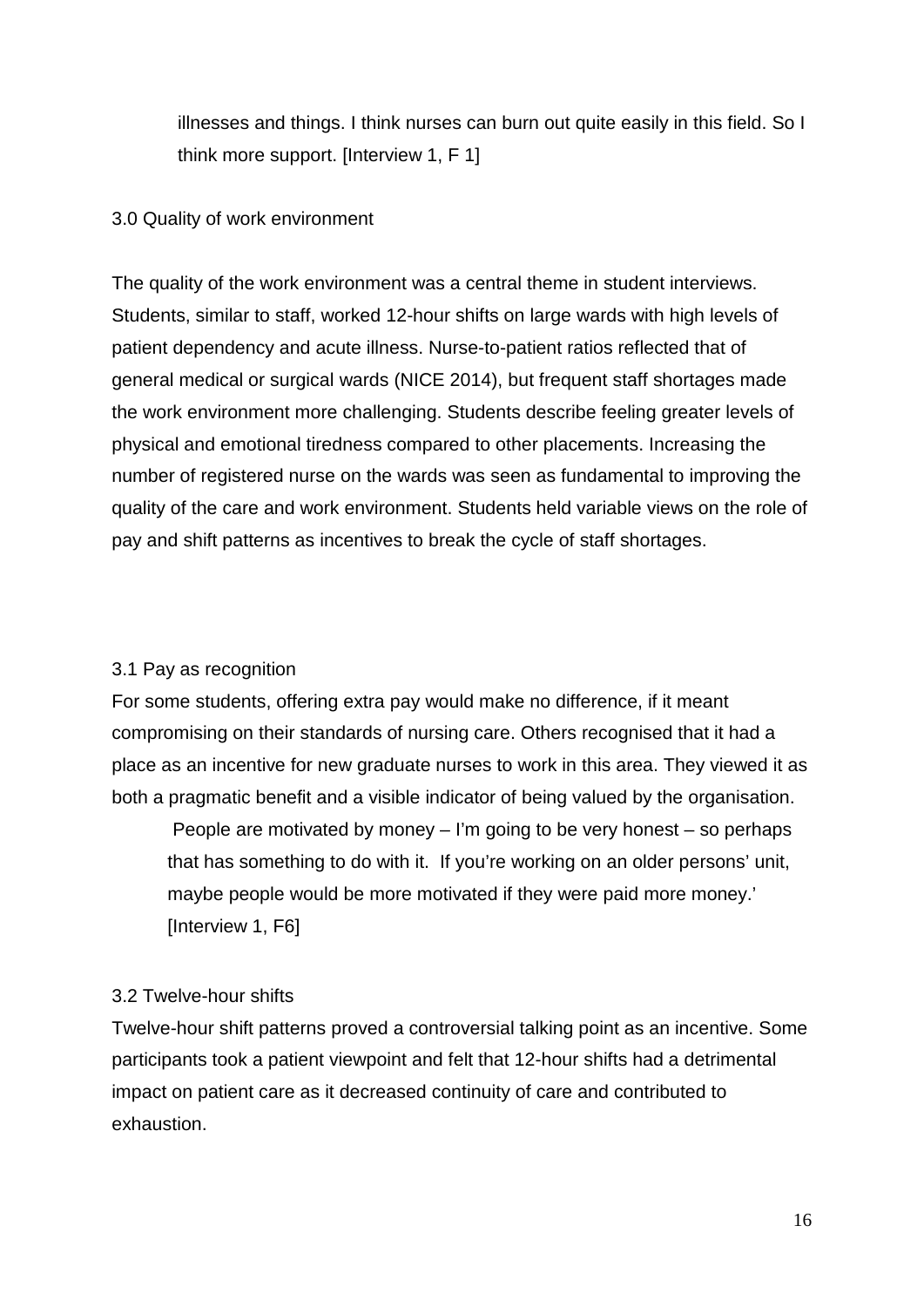If I could change anything, I would get rid of long days for continuity of care. I think if you're seeing that patient five days a week, as opposed to three days a week, you know that patient better. [Interview 2, F3].

For others, 12-hour shifts facilitated a better work-life balance.

I'd rather do 12-hour shifts to get my hours done, looking at it from the student nurse perspective, because you want to get them done as quickly as you can. But if you could - I'd rather do less, but then it means that you've got to do more days, doesn't it? [Interview 3 – F1]

## 4.0 Career-education pathways

Many of the interviewees were in the first year of their programme and were concerned with consolidating the 'basics' of nursing. But students at a later stage, especially those who were about to graduate, were more conscious of careers and developing within a specialist field.

# 4.1 Specialist gerontological knowledge

By the end of clinical placements, participants had a better understanding of the complexity, acuity and unique knowledge and skills required to provide effective care for this group of patients.

As a newly qualified or newly registered nurse, it's a good place to consolidate your skills, and there was so much variety in the ward. Patients come in with lots of different comorbidities; they're under lots of different specialities so if you really want to learn about different specialities…[Interview 6, M1]

The opportunity to develop specialist knowledge through academically recognised postgraduate programmes was viewed as an incentive and increased the credibility of older adult nursing as a speciality. However, many participants were not aware of such courses, unlike emergency nursing or intensive care courses.

[Final year student, wanted to complete a master] Doing a specialist course, doing dementia training, doing other forms of training, that for me would feel as though I'm improving as a nurse and that would make me stay. If I felt as though I was remaining static and it was just I was doing the same thing every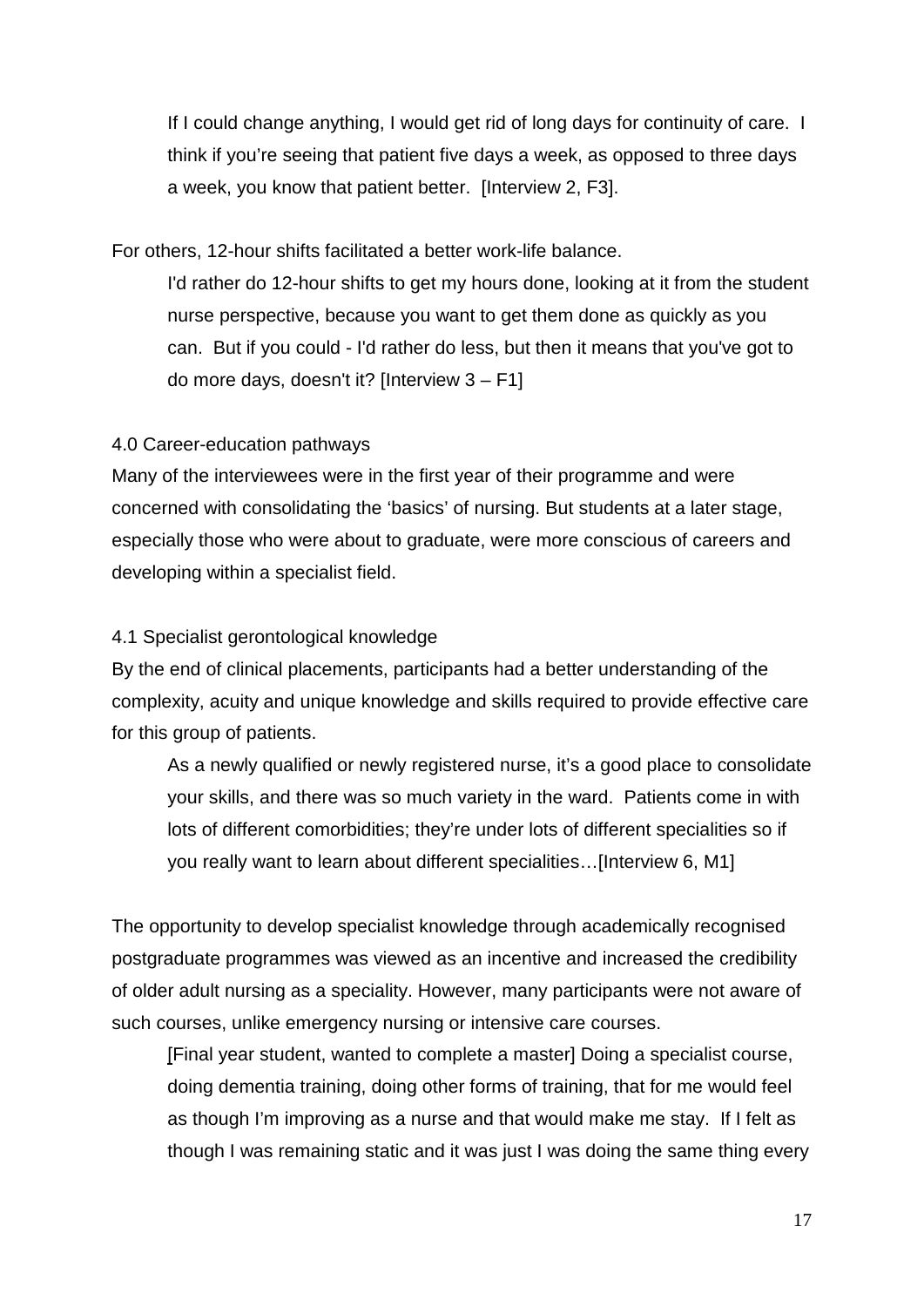day, and I don't feel I'm learning anything, then that would make me leave [Interview 6,]

### 4.2 Career Progression

Participants, especially those in their final year, were focused on their first staff nurse job. They were attracted to areas where they could see career progression opportunities, e.g. clinical nurse specialist, advanced nurse practitioners or nurse consultant roles. Some had spent time with specialist nurses, and it had influenced how they visualised their careers developing.

'They've got their own little points to get to and it might be that they want to become a senior staff nurse, or they maybe want to specialise in dementia or something like that, but if they felt like they had more places to go then maybe they would feel a little bit more like, 'Yes, I do want to stay in this job role. [interview 1, F4]

By and large, participants were unaware of career pathways in older adult nursing; the exception was a student who had an opportunity to work with specialist older adult nurses.

I was working with clinical nurse specialists and they were specialising in older persons. So that was a good opportunity for me to see that actually, you know, these are all nurses that have worked in older persons' care but there is career progression there, and there are opportunities to learn and opportunities to specialise, whereas often it's viewed as oh, this is just ward work and not…yes, the opportunities aren't, I don't feel, they're not advertised or they're not spoken about enough [interview 6, M1].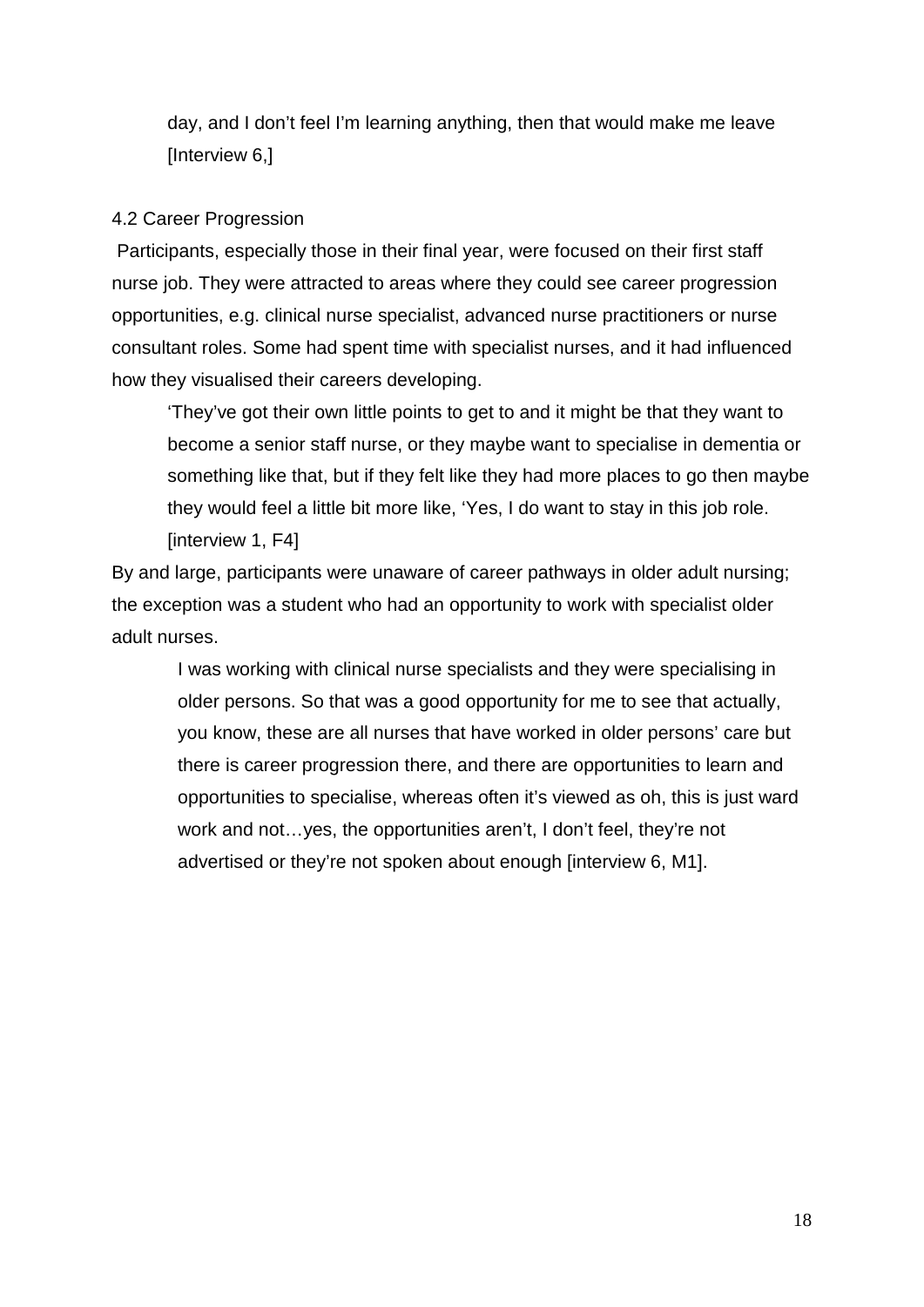### **Discussion**

Our study explores what could incentivise student nurses to work in gerontology nursing once qualified. Students' views were formed based on comparisons between their older adult acute care clinical placement and other ward placements. Their views provided a valuable and critical insight into this specialist field. In this study, central to incentivising a career in gerontoloigical nursing was the quality of the older adult care environment (nurse staffing levels, supportive ward leadership and team dynamics). Positive care environments were characterised as those where nurses were enabled to prioritise patient relational care. Pragmatic incentives that improved work conditions (pay and shift patterns) were important, as were visible educationcareer pathways to progress from novice to an expert gerontological nurse.

The majority of students enjoyed their placement and could articulate the value of relational aspects of care including spending time with patients that off-sett some of the challenges they encountered (Kydd 2014, Mattos et al. 2015). During placement, students were acutely aware of inadequate nurse staffing for the level of patient acuity and dependency. This led to a sense of care dissonance, the gap between good quality care and the care that was delivered. Such experiences fundamentally influence students' career choices (Fagerberg et al. 2000, Gillespie 2013, Andrews et al. 2005, Wareing et al. 2017). In addition, respected others such as ward mentors have a significant influence on career choice. Despite years of projecting a positive discourse on older adult nursing, there are still widely held negative perceptions within the profession (Hanson et al. 2014, Henderson et al. 2008, Kydd et al. 2014).

Vacancy rates in older adult acute care hospital wards are high, and there is a reliance on overseas nurse recruitment and agency nurses to plug workforce gaps [\(Hayes](https://www.ncbi.nlm.nih.gov/pubmed/?term=Hayes%20N%5BAuthor%5D&cauthor=true&cauthor_uid=22708153) and [Ball 2](https://www.ncbi.nlm.nih.gov/pubmed/?term=Ball%20J%5BAuthor%5D&cauthor=true&cauthor_uid=22708153)012, Chenoweth et al. 2010). There is now substantial evidence that better nurse-patient ratios and a stable workforce improve patient outcomes (Atkin et al. 2014, Drennan et al. 2018), but there are no specific recommendations on optimum safe nurse staffing levels for acute care older adult wards. In this study,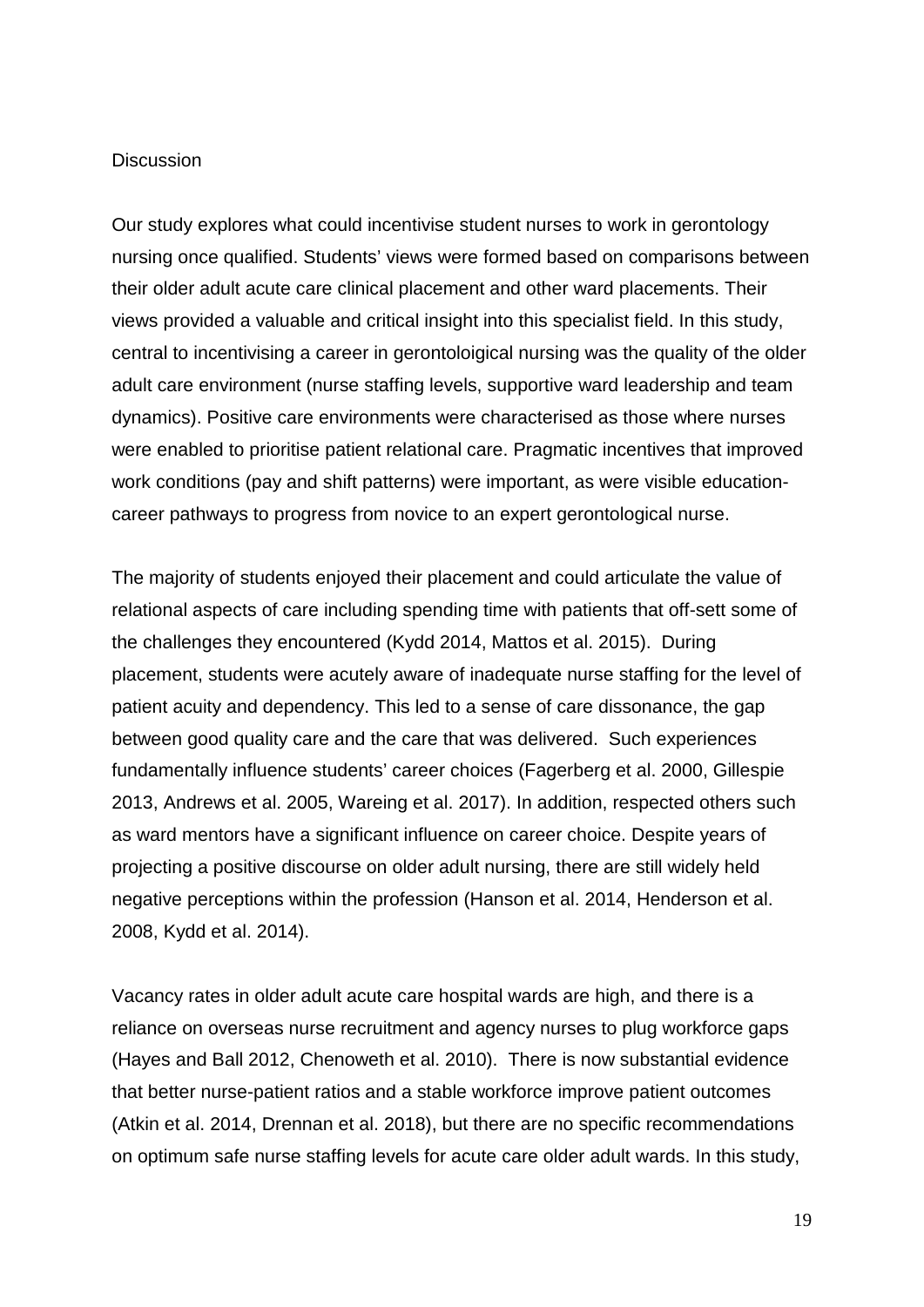students recognised the impact of inadequate staffing levels on the quality of patient care and the emotional and physical impact on staff including tiredness and emotional disengagement from patients. This was the biggest barrier to taking up a post in this setting once qualified.

One argument is that students should not be sent to such wards, that care of older adults in community or rehabilitation settings may provide a better person-centred learning experience. There is no evidence for this assumption, staff levels in all older adult settings are problematic, and with over one-third of acute inpatient beds occupied by older people, it is not practical or advisable to exclude older adult acute care wards from student clinical rotations. The solution is to define evidence-based staffing levels for acute care older adult wards and to build gerontoloigical capability in the nursing workforce which starts with preregistration programmes (Hayes and Ball 2012, Grabach et al. 2017, Alzheimer's Association 2017)

There is tension between increasing service demand for nurses in aged care yet diminishing interest among nursing students to pursue a career in this sector (Carlson and Idvall 2015, Neville et al. 2013, 2016). This disparity has been well documented for over two decades, and while there have been small innovative projects in pre-registration education to stimulate interest, there is no evidence of impact on student nurse intention to work or recruitment in older adult services (Alushi et al. 2015, Koehler et al. 2016, Koskinen et al. 2015, Brown et al. 2008, Robinson et al. 2008, Rodgers et al. 2011).

Undergraduate nursing programmes are highly structured and regulated by national nursing boards. In many countries, the focus is still on preparing students to work in acute hospitals initially. As care delivery shifts to a community focus, undergraduate nursing curricula need to reflect new primary and intermediate models of care, especially for older adults (Imison et al. 2017). There is a need for innovation to promote gerontological knowledge and skills as a core part of undergraduate programmes coupled with high quality gerontological experiences (Gabrath et al. 2017, Annear et al. 2016, Koskinen et al. 2015, [Tenhunen a](https://www.ncbi.nlm.nih.gov/pubmed/?term=Tenhunen%20ML%5BAuthor%5D&cauthor=true&cauthor_uid=25081329)nd [Fitzgerald 2](https://www.ncbi.nlm.nih.gov/pubmed/?term=Fitzgerald%20A%5BAuthor%5D&cauthor=true&cauthor_uid=25081329)014, Mattos et al. 2015). Student clinical placements are vital to influencing career decisions. Greater vision and flexibility is required to design a diverse and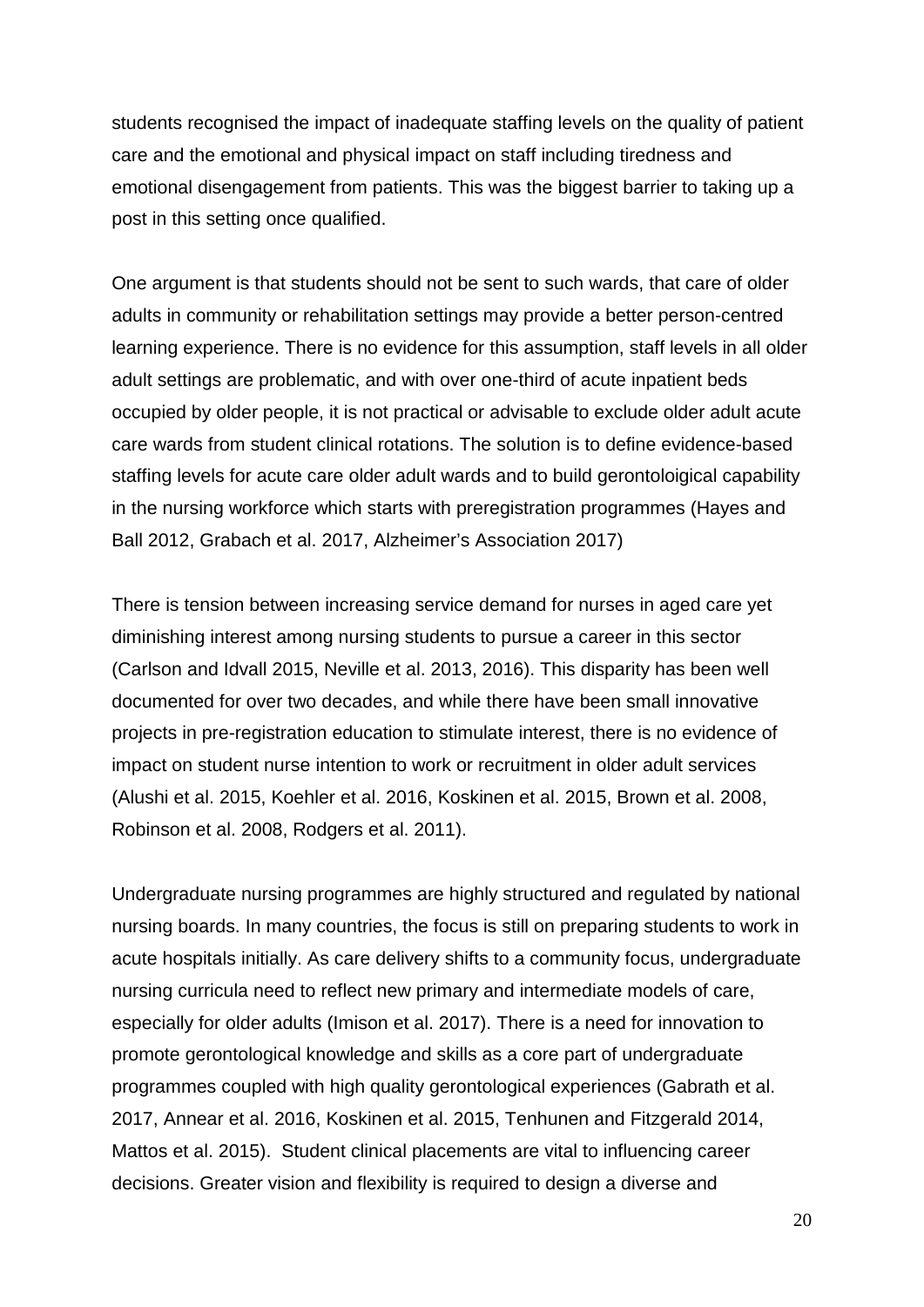sequenced (from first to final year) gerontological related experiences across acute, community, intermediate and long term care settings, including working with specialist teams and nurses in advanced practice roles to illustrate new models of gerontological care as well as career pathways.

We need a radical rethink on incentives to break the vicious cycle of barriers to careers in older adult nursing (Howe et al. 2012, Baldwin 2013). Gerontological nursing has to compete with better resourced, better staffed and technologically focused specialists that have come to typify modern nursing (Algoso et al. 2016, Straughair et al. 2012). The global shortage of nursing means older adult nursing is an active career choice and currently, few students on graduation consider a career in older adult nursing (Haron et al. 2013, Rush et al. 2017).

Multifaceted and contextually responsive nurse recruitment and retention strategies are required that are based on better quality workforce data (Buchan et al. 2018). The study herein points to the benefit of engaging with students to co-design interventions that address barriers to recruitment and incentives to retain nurses in the speciality. Higher education institutes working with clinical partners can design exciting education-career pathways from novice to expert gerontoloigical nurse to address the lack of clear gerontological nurse career pathways.

This is a longer-term strategy, and more immediate incentives are required to reduce vacancy rates, of which monetary incentives are among the most powerful (Seitovirta et al. 2017, Buchan et al. 2018). The money spent on managing nurse turnover (including agency nurse costs) (Roche et al. 2014) could be channelled into specialist payment for nurses on older adult wards. Such payments could be linked to staff professional development to achieve higher level gerontological competency and role expansion. Other considerations are work-pattern flexibility, a critical review of 12-hour shifts, and access to affordable housing especially in high-cost cities such as London.

### Research and policy implications

A combination of immediate and longer-term incentives could attract and retain a much larger number of early career nurses to address chronic nurse vacancy rates in older adult nursing (Haron et al. 2013, Algoso et al. 2016). Better planning and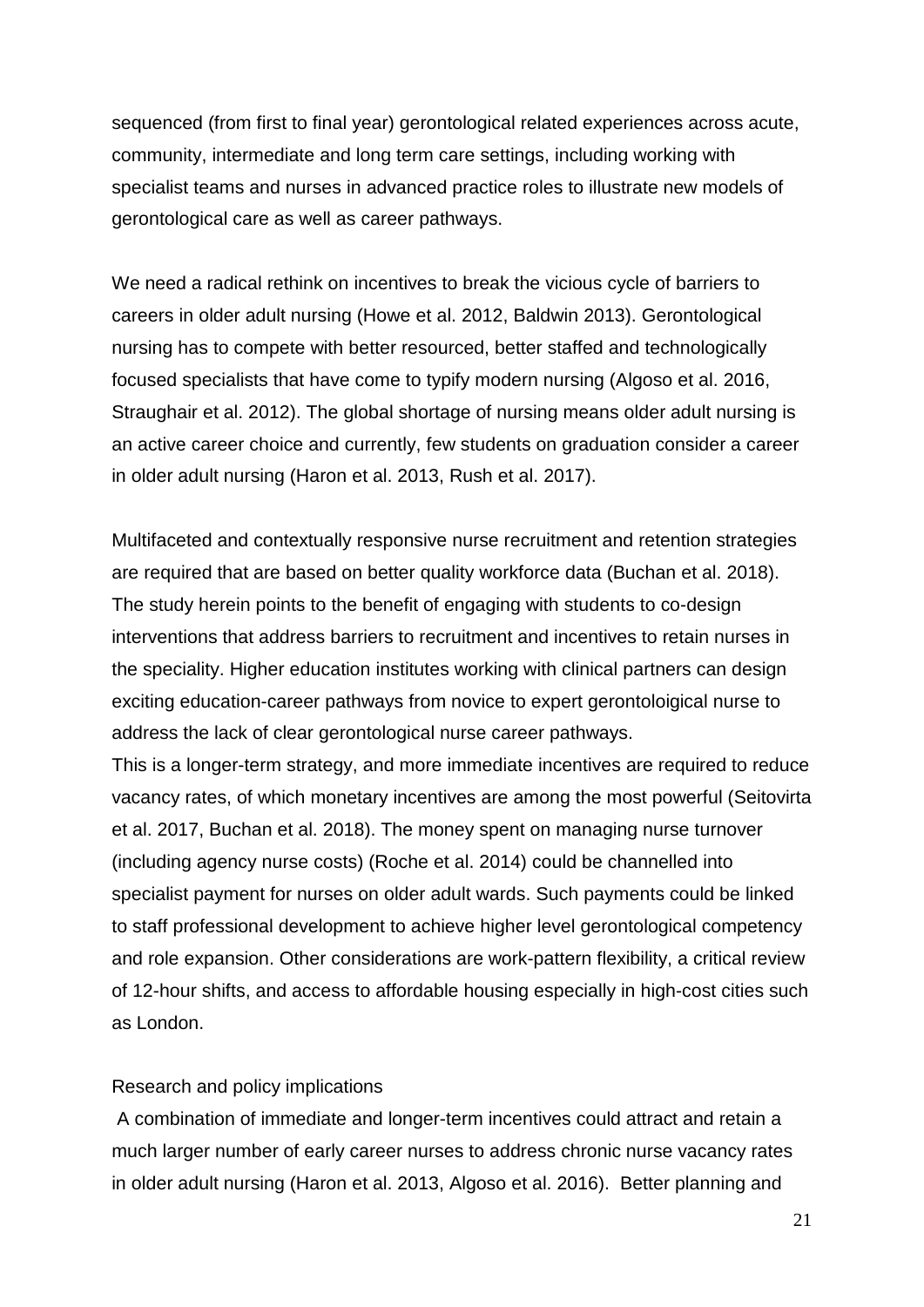sequencing of pre-registartion gerontological learning and experiences could help stimulate greater interest in this field among students (Chai et al. 2019). But converting interest into recruitment and retention posts reflected 'is likely to be related to planned, and sequenced, multi-policy intervention- so called "bundles" of linked policies, rather than single interventions' (Buchan et al. 2018, p 15). Gerontoloigical undergraduate preparation needs to be seen as part of wider strategies on gerontoloigical nurse recruitment and retention that combine educationcareer pathways with pragmatic incentives (WHO 2016, Naughton at al. 2016, Goldberg et al. 2016, Capezuti et al. 2012, Palmer 2018).

The effectiveness of such strategies needs to be judged by their impact on nurse sensitive outcomes for older people, older adult experience, staff well-being and economic cost-effectiveness to inform nursing workforce development and policy (Drennan et al. 2018). This type of integrated approach requires multiagency collaboration between education institutions, clinical partners, national nursing boards, health workforce planners and older adult representative groups.

#### Study limitations

This was a convenience sample of student nurses and captured a snapshot of views on career incentives in gerontological nursing. Further research is need on how student views change throughout their programme and their early career. Several factors may have influenced students' views (variable duration of clinical placement, post-graduate versus direct entry, previous life experience) that were not explored due to small size.

### **Conclusion**

Older adult nursing is among the most skilled and complex of any of the specialities and offers tremendous personal and professional rewards, but it is being dragged down by a legacy of inadequate staffing, low resources and negative stereotyping within the wider nursing profession.

National workforce strategies to build gerontological capacity and capability requires multiagency cooperation to develop dynamic and exciting education-career pathways from undergraduate to higher level advanced practice and to recruit and retain talented early-career nurses to this speciality. In the short term, other incentives including financial are likely to be required to add momentum to a positive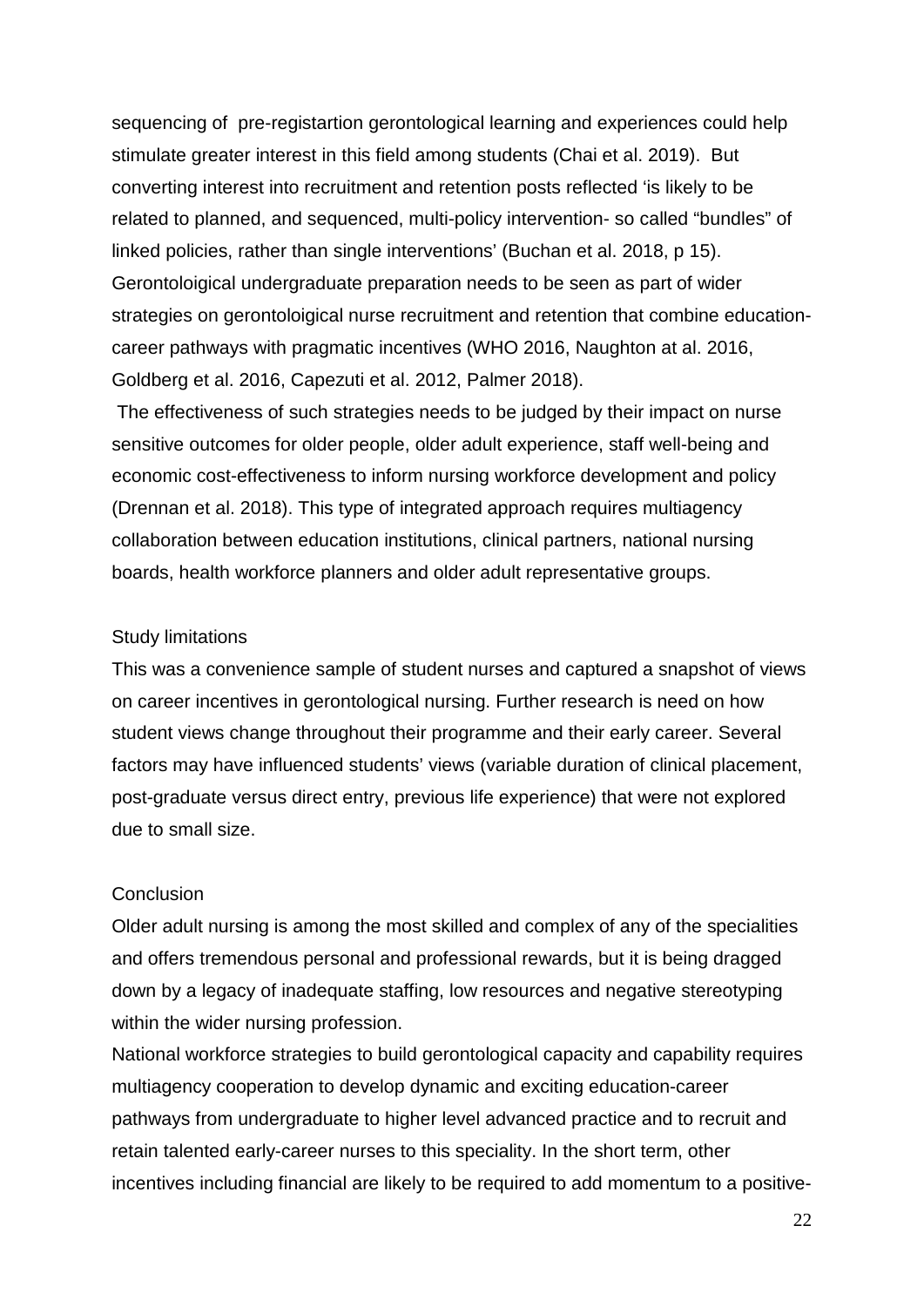counter narrative that challenges the entrenched stereotypical image of older adult nursing. The views of student nurses are central to redesigning preregistration programmes to reflect new models of health care and developing effective strategies to recruit and retain early-career gerontological nurses.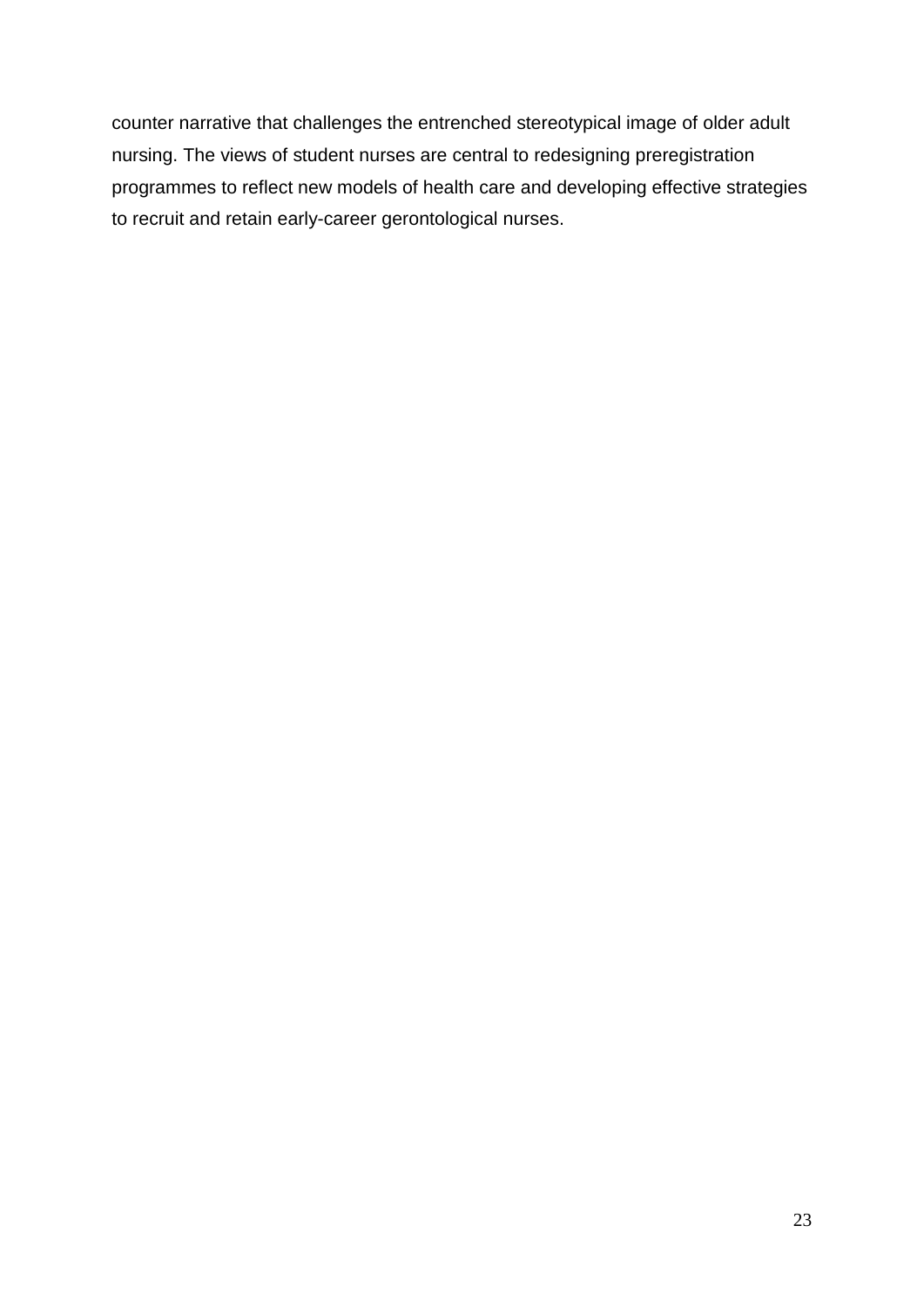# Acknowledgements

We would like to acknowledge the student nurses who generously gave of their time to participate in this project. We greatly appreciated the support of the ward managers who helped us in organise sessions to facilitate the research. Finally, we would like to acknowledge the funder for this project The General Nursing Council for England and Wales.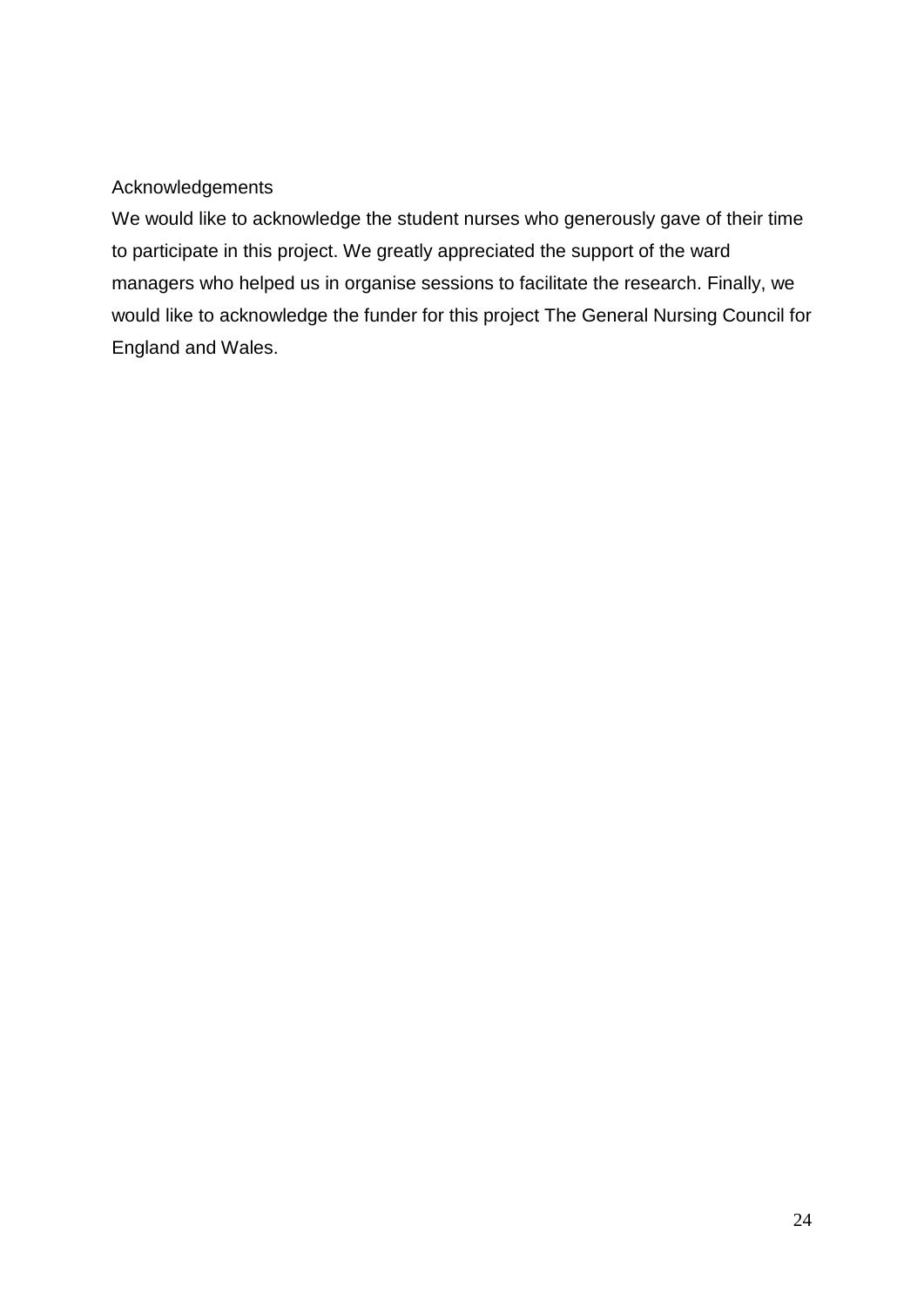References

Alushi, L., Hammond, JA, Wood, JH (2005) Valuation of dementia education programs for pre-registration healthcare students A review of the literature. Nurse Educ Today, 35(9):992-8. doi: 10.1016/j.nedt.2015.04.006.

Alzheimer's Association (AA) Alzheimer's Association (2017) Long-term care workforce issues: Principles for advocacy to assure quality dementia care across settings. Accessed 02/11/2018 <http://alz.org/national/documents/LTCworkforceissues.pdf>

[Aiken LH,](https://www.ncbi.nlm.nih.gov/pubmed/?term=Aiken%20LH%5BAuthor%5D&cauthor=true&cauthor_uid=24581683) [Sloane DM,](https://www.ncbi.nlm.nih.gov/pubmed/?term=Sloane%20DM%5BAuthor%5D&cauthor=true&cauthor_uid=24581683) [Bruyneel L,](https://www.ncbi.nlm.nih.gov/pubmed/?term=Bruyneel%20L%5BAuthor%5D&cauthor=true&cauthor_uid=24581683) [Van den Heede K,](https://www.ncbi.nlm.nih.gov/pubmed/?term=Van%20den%20Heede%20K%5BAuthor%5D&cauthor=true&cauthor_uid=24581683) [Griffiths P,](https://www.ncbi.nlm.nih.gov/pubmed/?term=Griffiths%20P%5BAuthor%5D&cauthor=true&cauthor_uid=24581683) [Busse](https://www.ncbi.nlm.nih.gov/pubmed/?term=Busse%20R%5BAuthor%5D&cauthor=true&cauthor_uid=24581683)  [R,](https://www.ncbi.nlm.nih.gov/pubmed/?term=Busse%20R%5BAuthor%5D&cauthor=true&cauthor_uid=24581683) [Diomidous M,](https://www.ncbi.nlm.nih.gov/pubmed/?term=Diomidous%20M%5BAuthor%5D&cauthor=true&cauthor_uid=24581683) [Kinnunen J,](https://www.ncbi.nlm.nih.gov/pubmed/?term=Kinnunen%20J%5BAuthor%5D&cauthor=true&cauthor_uid=24581683) [Kózka M,](https://www.ncbi.nlm.nih.gov/pubmed/?term=K%C3%B3zka%20M%5BAuthor%5D&cauthor=true&cauthor_uid=24581683) [Lesaffre E,](https://www.ncbi.nlm.nih.gov/pubmed/?term=Lesaffre%20E%5BAuthor%5D&cauthor=true&cauthor_uid=24581683) [McHugh MD,](https://www.ncbi.nlm.nih.gov/pubmed/?term=McHugh%20MD%5BAuthor%5D&cauthor=true&cauthor_uid=24581683) [Moreno-Casbas](https://www.ncbi.nlm.nih.gov/pubmed/?term=Moreno-Casbas%20MT%5BAuthor%5D&cauthor=true&cauthor_uid=24581683)  [MT,](https://www.ncbi.nlm.nih.gov/pubmed/?term=Moreno-Casbas%20MT%5BAuthor%5D&cauthor=true&cauthor_uid=24581683) [Rafferty AM,](https://www.ncbi.nlm.nih.gov/pubmed/?term=Rafferty%20AM%5BAuthor%5D&cauthor=true&cauthor_uid=24581683) [Schwendimann R,](https://www.ncbi.nlm.nih.gov/pubmed/?term=Schwendimann%20R%5BAuthor%5D&cauthor=true&cauthor_uid=24581683) [Scott PA,](https://www.ncbi.nlm.nih.gov/pubmed/?term=Scott%20PA%5BAuthor%5D&cauthor=true&cauthor_uid=24581683) [Tishelman C,](https://www.ncbi.nlm.nih.gov/pubmed/?term=Tishelman%20C%5BAuthor%5D&cauthor=true&cauthor_uid=24581683) [van Achterberg](https://www.ncbi.nlm.nih.gov/pubmed/?term=van%20Achterberg%20T%5BAuthor%5D&cauthor=true&cauthor_uid=24581683)  [T,](https://www.ncbi.nlm.nih.gov/pubmed/?term=van%20Achterberg%20T%5BAuthor%5D&cauthor=true&cauthor_uid=24581683) [Sermeus W;](https://www.ncbi.nlm.nih.gov/pubmed/?term=Sermeus%20W%5BAuthor%5D&cauthor=true&cauthor_uid=24581683) [RN4CAST consortium](https://www.ncbi.nlm.nih.gov/pubmed/?term=RN4CAST%20consortium%5BCorporate%20Author%5D) (2014). Nurse staffing and education and hospital mortality in nine European countries: a retrospective observational study. [Lancet.](https://www.ncbi.nlm.nih.gov/pubmed/24581683) 24;383(9931):1824-30. doi:

10.1016/S0140-6736(13)62631-8.

[Algoso M,](https://www.ncbi.nlm.nih.gov/pubmed/?term=Algoso%20M%5BAuthor%5D&cauthor=true&cauthor_uid=26296542) [Peters K,](https://www.ncbi.nlm.nih.gov/pubmed/?term=Peters%20K%5BAuthor%5D&cauthor=true&cauthor_uid=26296542) [Ramjan L,](https://www.ncbi.nlm.nih.gov/pubmed/?term=Ramjan%20L%5BAuthor%5D&cauthor=true&cauthor_uid=26296542) [East L.](https://www.ncbi.nlm.nih.gov/pubmed/?term=East%20L%5BAuthor%5D&cauthor=true&cauthor_uid=26296542) (2016) Exploring undergraduate nursing students' perceptions of working in aged care settin gs: A review of the literature. [Nurse Educ Today.](https://www.ncbi.nlm.nih.gov/pubmed/?term=Exploring+undergraduate+nursing+students%27+perceptions+of+working+in+aged+care+settings%3A+A+review+of+the+literature) ;36:275-80. doi: 10.1016/j.nedt.2015.08.001.

[Andrews GJ,](https://www.ncbi.nlm.nih.gov/pubmed/?term=Andrews%20GJ%5BAuthor%5D&cauthor=true&cauthor_uid=15842327) [Brodie DA,](https://www.ncbi.nlm.nih.gov/pubmed/?term=Brodie%20DA%5BAuthor%5D&cauthor=true&cauthor_uid=15842327) [Andrews JP,](https://www.ncbi.nlm.nih.gov/pubmed/?term=Andrews%20JP%5BAuthor%5D&cauthor=true&cauthor_uid=15842327) [Wong J,](https://www.ncbi.nlm.nih.gov/pubmed/?term=Wong%20J%5BAuthor%5D&cauthor=true&cauthor_uid=15842327) [Thomas BG](https://www.ncbi.nlm.nih.gov/pubmed/?term=Thomas%20BG%5BAuthor%5D&cauthor=true&cauthor_uid=15842327) (2005) Placement matters: students' clinical experiences and their preferences for first employers. Int Nurs Rev.;52(2):142-53.

[Annear M,](https://www.ncbi.nlm.nih.gov/pubmed/?term=Annear%20M%5BAuthor%5D&cauthor=true&cauthor_uid=27351682) [Walker K,](https://www.ncbi.nlm.nih.gov/pubmed/?term=Walker%20K%5BAuthor%5D&cauthor=true&cauthor_uid=27351682) [Lucas P,](https://www.ncbi.nlm.nih.gov/pubmed/?term=Lucas%20P%5BAuthor%5D&cauthor=true&cauthor_uid=27351682) [Lo A,](https://www.ncbi.nlm.nih.gov/pubmed/?term=Lo%20A%5BAuthor%5D&cauthor=true&cauthor_uid=27351682) [Robinson A.](https://www.ncbi.nlm.nih.gov/pubmed/?term=Robinson%20A%5BAuthor%5D&cauthor=true&cauthor_uid=27351682) (2016) Interprofessional education in aged-care facilities: Tensions and opportunities among undergraduate health student cohorts. [J Interprof Care.](https://www.ncbi.nlm.nih.gov/pubmed/27351682) 30(5):627-35. doi: 10.1080/13561820.2016.1192995.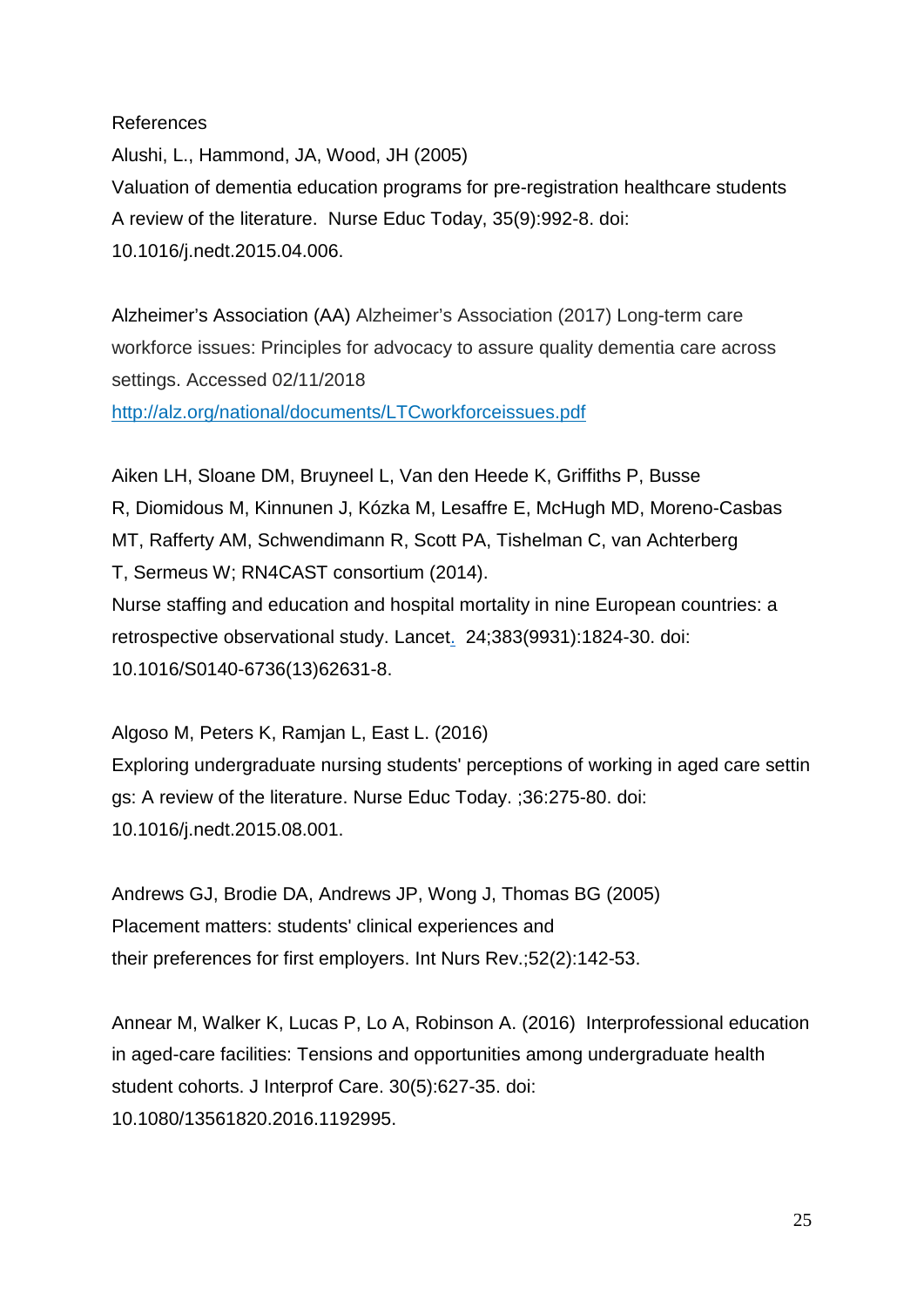Baldwin, R (2013) Building a resilient and sustainable workforce in aged care. Contemporary Nurse 45(1)7-9

Braun, V. and Clarke, V. (2006) Using thematic analysis in psychology. Qualitative Research in Psychology, 3 (2). 77-101.

[Brown J,](https://www.ncbi.nlm.nih.gov/pubmed/?term=Brown%20J%5BAuthor%5D&cauthor=true&cauthor_uid=17697678) [Nolan M,](https://www.ncbi.nlm.nih.gov/pubmed/?term=Nolan%20M%5BAuthor%5D&cauthor=true&cauthor_uid=17697678) [Davies S,](https://www.ncbi.nlm.nih.gov/pubmed/?term=Davies%20S%5BAuthor%5D&cauthor=true&cauthor_uid=17697678) [Nolan J,](https://www.ncbi.nlm.nih.gov/pubmed/?term=Nolan%20J%5BAuthor%5D&cauthor=true&cauthor_uid=17697678) [Keady J.](https://www.ncbi.nlm.nih.gov/pubmed/?term=Keady%20J%5BAuthor%5D&cauthor=true&cauthor_uid=17697678) (2008)Transforming students' views of gerontological nursing: realising the potential of 'enriched' environments of learning and care: a multi-method longitudinal study. [Int J Nurs Stud.](https://www.ncbi.nlm.nih.gov/pubmed/17697678) 45(8):1214-32

Buchan, J., Shaffer, F, Catton, H (2018) Policy brief: Nurse retention. International Council of nurses. [https://www.icn.ch/sites/default/files/inline](https://www.icn.ch/sites/default/files/inline-files/2018_ICNM%20Nurse%20retention.pdf)[files/2018\\_ICNM%20Nurse%20retention.pdf](https://www.icn.ch/sites/default/files/inline-files/2018_ICNM%20Nurse%20retention.pdf) (Accessed 02/11/2018)

[Capezuti,](https://www.ncbi.nlm.nih.gov/pubmed/?term=Capezuti%20E%5BAuthor%5D&cauthor=true&cauthor_uid=23083387) E., [Boltz,](https://www.ncbi.nlm.nih.gov/pubmed/?term=Boltz%20M%5BAuthor%5D&cauthor=true&cauthor_uid=23083387)M., [Cline,](https://www.ncbi.nlm.nih.gov/pubmed/?term=Cline%20D%5BAuthor%5D&cauthor=true&cauthor_uid=23083387) D., [Vaughn Dickson,](https://www.ncbi.nlm.nih.gov/pubmed/?term=Dickson%20VV%5BAuthor%5D&cauthor=true&cauthor_uid=23083387) V., [Rosenberg,](https://www.ncbi.nlm.nih.gov/pubmed/?term=Rosenberg%20MC%5BAuthor%5D&cauthor=true&cauthor_uid=23083387)MC., [Wagner,](https://www.ncbi.nlm.nih.gov/pubmed/?term=Wagner%20L%5BAuthor%5D&cauthor=true&cauthor_uid=23083387) [L.,](https://www.ncbi.nlm.nih.gov/pubmed/?term=Shuluk%20J%5BAuthor%5D&cauthor=true&cauthor_uid=23083387)  [Shuluk,](https://www.ncbi.nlm.nih.gov/pubmed/?term=Shuluk%20J%5BAuthor%5D&cauthor=true&cauthor_uid=23083387) J., [Nigolian,](https://www.ncbi.nlm.nih.gov/pubmed/?term=Nigolian%20C%5BAuthor%5D&cauthor=true&cauthor_uid=23083387) C. (2012) Nurses Improving Care for Health system Elders – a model for optimising the geriatric nursing practice environment. [J Clin Nurs.](https://www.ncbi.nlm.nih.gov/pmc/articles/PMC3532620/) 21(21- 22): 3117–3125. doi: [10.1111/j.1365-2702.2012.04259.x](https://dx.doi.org/10.1111%2Fj.1365-2702.2012.04259.x)

Carlson E, Idvall E. (2015) Who wants to work with older people? Swedish student nurses' willingness to work in elderly care--a questionnaire study. Nurse Educ Today.35(7):849-53. doi: 10.1016/j.nedt.2015.03.002.

Clegg, A., Young, J., Iliffe, S., Rikkert, O, Rockwood, K (2013) Frailty in elderly people. Lancet 381 (9868),752-762

[Chenoweth L,](https://www.ncbi.nlm.nih.gov/pubmed/?term=Chenoweth%20L%5BAuthor%5D&cauthor=true&cauthor_uid=20500254) [Jeon YH,](https://www.ncbi.nlm.nih.gov/pubmed/?term=Jeon%20YH%5BAuthor%5D&cauthor=true&cauthor_uid=20500254) [Merlyn T,](https://www.ncbi.nlm.nih.gov/pubmed/?term=Merlyn%20T%5BAuthor%5D&cauthor=true&cauthor_uid=20500254) [Brodaty H.](https://www.ncbi.nlm.nih.gov/pubmed/?term=Brodaty%20H%5BAuthor%5D&cauthor=true&cauthor_uid=20500254)( 2010) A systematic review of what factors attract and retain nurses in aged and dementia care. [J Clin Nurs.](https://www.ncbi.nlm.nih.gov/pubmed/20500254) 19(1- 2):156-67. doi: 10.1111/j.1365-2702.2009.02955.x.

[Chai, X., Cheng](https://www.sciencedirect.com/science/article/pii/S0260691719301807#!) M, [Mei, J Fan,](https://www.sciencedirect.com/science/article/pii/S0260691719301807#!) X (2019) Student nurses' career motivation toward gerontological nursing: A longitudinal study. [Nurse Education Today](https://www.sciencedirect.com/science/journal/02606917) [76,](https://www.sciencedirect.com/science/journal/02606917/76/supp/C) 165-171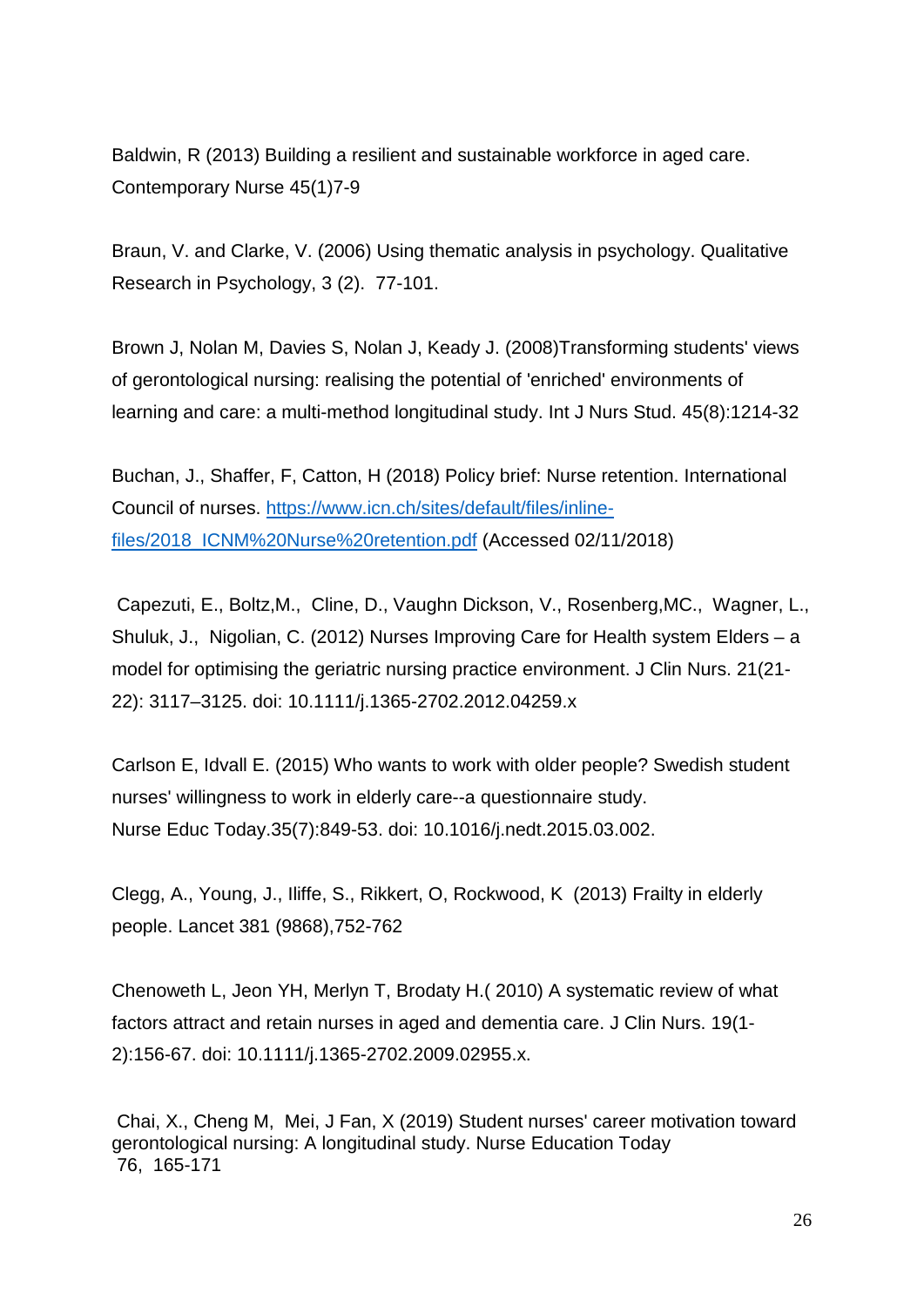[Cheng M,](https://www.ncbi.nlm.nih.gov/pubmed/?term=Cheng%20M%5BAuthor%5D&cauthor=true&cauthor_uid=25792382) [Cheng C,](https://www.ncbi.nlm.nih.gov/pubmed/?term=Cheng%20C%5BAuthor%5D&cauthor=true&cauthor_uid=25792382) [Tian Y,](https://www.ncbi.nlm.nih.gov/pubmed/?term=Tian%20Y%5BAuthor%5D&cauthor=true&cauthor_uid=25792382) [Fan X](https://www.ncbi.nlm.nih.gov/pubmed/?term=Fan%20X%5BAuthor%5D&cauthor=true&cauthor_uid=25792382) (2015). Student nurses' motivation to choose gerontological nursing as a career in China: a survey study. [Nurse Educ](https://www.ncbi.nlm.nih.gov/pubmed/25792382)  [Today.3](https://www.ncbi.nlm.nih.gov/pubmed/25792382)5(7):843-8. doi: 10.1016/j.nedt.2015.03.001.

Drennan, J. Savage, E., Hegarty, J., Murphy, A.,Brady, N., Howson, V.,Gilligan, D.,Dahly, D. (2018) Evaluation of the pilot implementation of the framework for safe nurse staffing and skill-mix. [https://health.gov.ie/wp](https://health.gov.ie/wp-content/uploads/2018/04/Evaluation-of-the-%E2%80%98Pilot-Implementation-of-the-Framework-for-Safe-Nurse-Staffing-and-Skill-Mix%E2%80%99.pdf)[content/uploads/2018/04/Evaluation-of-the-%E2%80%98Pilot-Implementation-of-the-](https://health.gov.ie/wp-content/uploads/2018/04/Evaluation-of-the-%E2%80%98Pilot-Implementation-of-the-Framework-for-Safe-Nurse-Staffing-and-Skill-Mix%E2%80%99.pdf)[Framework-for-Safe-Nurse-Staffing-and-Skill-Mix%E2%80%99.pdf](https://health.gov.ie/wp-content/uploads/2018/04/Evaluation-of-the-%E2%80%98Pilot-Implementation-of-the-Framework-for-Safe-Nurse-Staffing-and-Skill-Mix%E2%80%99.pdf) (Accessed 02/11/2018)

Duggan, S., Mitchell, E. and Moore, K. (2012). 'With a bit of tweaking…we could be great'. An exploratory study of the perceptions of students on working with older people in a preregistration BSc (Hons) Nursing course. *International Journal of Older People Nursing*, 8(3),207-215.

Ellis G, Gardner M, Tsiachristas A, Langhorne P, Burke O, Harwood RH, Conroy SP, Kircher T, Somme D, Saltvedt I, Wald H, O'Neill D, Robinson D, Shepperd S. (2017) Comprehensive geriatric assessment for older adults admitted to hospital. Cochrane Database of Systematic Reviews. DOI: 10.1002/14651858.CD006211.pub3

Fagerberg, I., Winbald, B., Ekman, S.L., (2000). Influencing aspects in nursing education on Swedish nursing students' choices of first work area as graduate nurse. J. Nurs. Educ. 39 (5), 211–218.

Gillespie, M., 2013. Student nurse perceptions of client groups and clinical placement areas. Br. J. Nurs. 22 (6), 340–345.

[Garbrah W,](https://www.ncbi.nlm.nih.gov/pubmed/?term=Garbrah%20W%5BAuthor%5D&cauthor=true&cauthor_uid=28397376) [Välimäki T,](https://www.ncbi.nlm.nih.gov/pubmed/?term=V%C3%A4lim%C3%A4ki%20T%5BAuthor%5D&cauthor=true&cauthor_uid=28397376) [Palovaara M,](https://www.ncbi.nlm.nih.gov/pubmed/?term=Palovaara%20M%5BAuthor%5D&cauthor=true&cauthor_uid=28397376) [Kankkunen P](https://www.ncbi.nlm.nih.gov/pubmed/?term=Kankkunen%20P%5BAuthor%5D&cauthor=true&cauthor_uid=28397376) (2017) Nursing curriculums may hinder a career in gerontological nursing: An integrative review. [Int J Older People](https://www.ncbi.nlm.nih.gov/pubmed/28397376)  [Nurs.](https://www.ncbi.nlm.nih.gov/pubmed/28397376) 12(3). doi: 10.1111/opn.12152..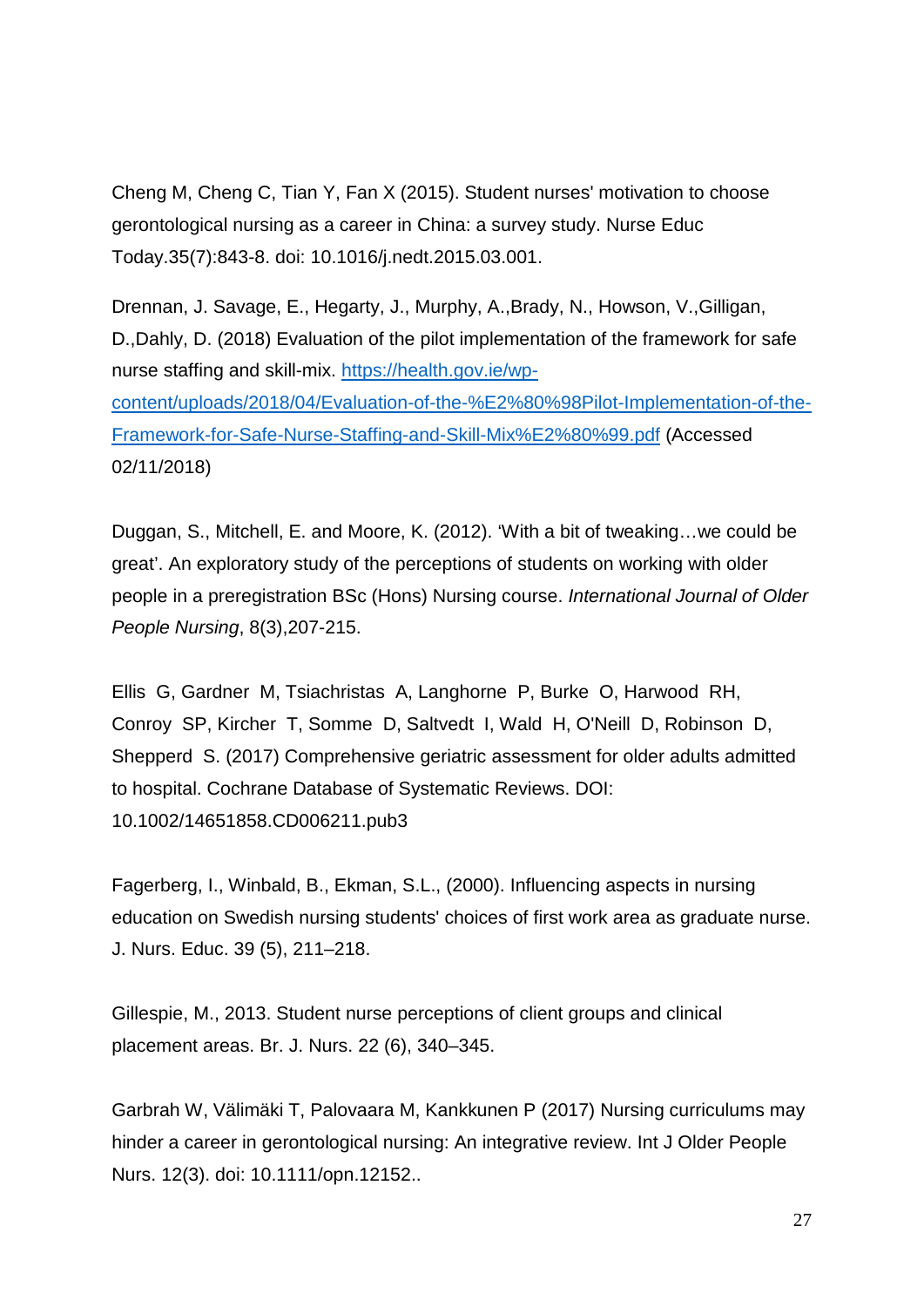[Goldberg](https://www.ncbi.nlm.nih.gov/pubmed/?term=Goldberg%20SE%5BAuthor%5D&cauthor=true&cauthor_uid=26764394) SE, [Cooper J,](https://www.ncbi.nlm.nih.gov/pubmed/?term=Cooper%20J%5BAuthor%5D&cauthor=true&cauthor_uid=26764394) [Blundell A,](https://www.ncbi.nlm.nih.gov/pubmed/?term=Blundell%20A%5BAuthor%5D&cauthor=true&cauthor_uid=26764394) [Gordon AL,](https://www.ncbi.nlm.nih.gov/pubmed/?term=Gordon%20AL%5BAuthor%5D&cauthor=true&cauthor_uid=26764394) [Masud T,](https://www.ncbi.nlm.nih.gov/pubmed/?term=Masud%20T%5BAuthor%5D&cauthor=true&cauthor_uid=26764394) [Moorchilot R](https://www.ncbi.nlm.nih.gov/pubmed/?term=Moorchilot%20R%5BAuthor%5D&cauthor=true&cauthor_uid=26764394) (2016) Development of a curriculum for advanced nurse practitioners working with older people with frailty in the acute hospital through a modified Delphi process. Age Ageing. 45(1):48-53. doi: 10.1093/ageing/afv178.

Hanson, R.M., 2014. 'Is elderly care affected by nurse attitudes?' A systematic review. Br.J. Nurs. 23 (4), 225–229.

[Haron Y,](https://www.ncbi.nlm.nih.gov/pubmed/?term=Haron%20Y%5BAuthor%5D&cauthor=true&cauthor_uid=23664143) [Levy S,](https://www.ncbi.nlm.nih.gov/pubmed/?term=Levy%20S%5BAuthor%5D&cauthor=true&cauthor_uid=23664143) [Albagli M,](https://www.ncbi.nlm.nih.gov/pubmed/?term=Albagli%20M%5BAuthor%5D&cauthor=true&cauthor_uid=23664143) [Rotstein R,](https://www.ncbi.nlm.nih.gov/pubmed/?term=Rotstein%20R%5BAuthor%5D&cauthor=true&cauthor_uid=23664143) [Riba S](https://www.ncbi.nlm.nih.gov/pubmed/?term=Riba%20S%5BAuthor%5D&cauthor=true&cauthor_uid=23664143) (2013) Why do nursing students not want to work in geriatric care? A national questionnaire survey. [Int J Nurs](https://www.ncbi.nlm.nih.gov/pubmed/23664143)  [Stud.;](https://www.ncbi.nlm.nih.gov/pubmed/23664143)50(11):1558-65. doi: 10.1016/j.ijnurstu.2013.03.012.

[Hayes LJ,](https://www.ncbi.nlm.nih.gov/pubmed/?term=Hayes%20LJ%5BAuthor%5D&cauthor=true&cauthor_uid=22019402) [O'Brien-Pallas L,](https://www.ncbi.nlm.nih.gov/pubmed/?term=O%27Brien-Pallas%20L%5BAuthor%5D&cauthor=true&cauthor_uid=22019402) [Duffield C,](https://www.ncbi.nlm.nih.gov/pubmed/?term=Duffield%20C%5BAuthor%5D&cauthor=true&cauthor_uid=22019402) [Shamian J,](https://www.ncbi.nlm.nih.gov/pubmed/?term=Shamian%20J%5BAuthor%5D&cauthor=true&cauthor_uid=22019402) [Buchan J,](https://www.ncbi.nlm.nih.gov/pubmed/?term=Buchan%20J%5BAuthor%5D&cauthor=true&cauthor_uid=22019402) [Hughes F,](https://www.ncbi.nlm.nih.gov/pubmed/?term=Hughes%20F%5BAuthor%5D&cauthor=true&cauthor_uid=22019402) [Laschinger](https://www.ncbi.nlm.nih.gov/pubmed/?term=Laschinger%20HK%5BAuthor%5D&cauthor=true&cauthor_uid=22019402)  [HK,](https://www.ncbi.nlm.nih.gov/pubmed/?term=Laschinger%20HK%5BAuthor%5D&cauthor=true&cauthor_uid=22019402) [North N](https://www.ncbi.nlm.nih.gov/pubmed/?term=North%20N%5BAuthor%5D&cauthor=true&cauthor_uid=22019402) (2012) Nurse turnover: a literature review - an update. Int J Nurs Stud. ;49(7):887-905. doi: 10.1016/j.ijnurstu.2011.10.001.

[Hayes N,](https://www.ncbi.nlm.nih.gov/pubmed/?term=Hayes%20N%5BAuthor%5D&cauthor=true&cauthor_uid=22708153) [Ball J.](https://www.ncbi.nlm.nih.gov/pubmed/?term=Ball%20J%5BAuthor%5D&cauthor=true&cauthor_uid=22708153)(2012) Achieving safe staffing for older people in hospital. [Nurs](https://www.ncbi.nlm.nih.gov/pubmed/22708153)  [Older People.](https://www.ncbi.nlm.nih.gov/pubmed/22708153) 24(4):20-4.

Henderson, J., Xiao, L., Siegloff, L., Kelton, M., Paterson, J., (2008). 'Older people have lived their lives': first year nursing students' attitudes towards older people. Contemp.Nurse 30 (1), 32–45.

Howe A,. King D.,Ellis, J., Wells Y., Wei Z., Teshuva, K (2012) Stabilising the aged care workforce: an analysis of worker retention and intention. Australian Health Review 36(1) 83-91 [doi.org/10.1071/AH11009.](https://doi.org/10.1071/AH11009)

Koh, L. (2012). Student attitudes and educational support in caring for older people – A review of literature. Nurse Education in Practice, 12(1), 16-20.

[Koehler AR,](https://www.ncbi.nlm.nih.gov/pubmed/?term=Koehler%20AR%5BAuthor%5D&cauthor=true&cauthor_uid=27475123) [Davies S,](https://www.ncbi.nlm.nih.gov/pubmed/?term=Davies%20S%5BAuthor%5D&cauthor=true&cauthor_uid=27475123) [Smith LR,](https://www.ncbi.nlm.nih.gov/pubmed/?term=Smith%20LR%5BAuthor%5D&cauthor=true&cauthor_uid=27475123) [Hooks T,](https://www.ncbi.nlm.nih.gov/pubmed/?term=Hooks%20T%5BAuthor%5D&cauthor=true&cauthor_uid=27475123) [Schanke H,](https://www.ncbi.nlm.nih.gov/pubmed/?term=Schanke%20H%5BAuthor%5D&cauthor=true&cauthor_uid=27475123) [Loeffler A,](https://www.ncbi.nlm.nih.gov/pubmed/?term=Loeffler%20A%5BAuthor%5D&cauthor=true&cauthor_uid=27475123) [Carr C,](https://www.ncbi.nlm.nih.gov/pubmed/?term=Carr%20C%5BAuthor%5D&cauthor=true&cauthor_uid=27475123) [Ratzlaff N](https://www.ncbi.nlm.nih.gov/pubmed/?term=Ratzlaff%20N%5BAuthor%5D&cauthor=true&cauthor_uid=27475123) (2016) Impact of a stand-alone course in gerontological nursing on undergraduate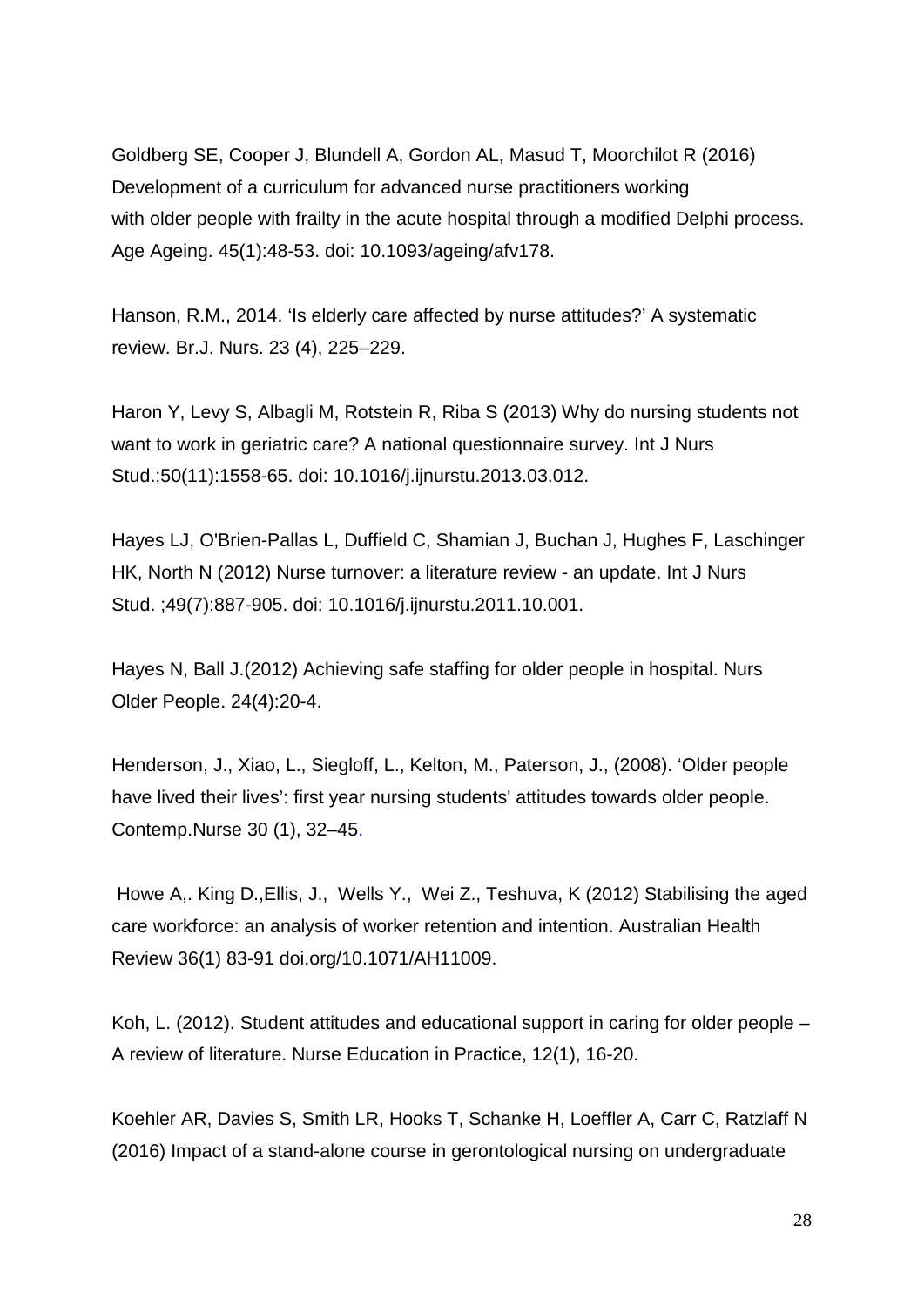nursing students perceptions of working with older adults. . [Nurse Educ](https://www.ncbi.nlm.nih.gov/pubmed/27475123)  [Today.](https://www.ncbi.nlm.nih.gov/pubmed/27475123) ;46:17-23. doi: 10.1016/j.nedt.2016.06.015.

[Koskinen S,](https://www.ncbi.nlm.nih.gov/pubmed/?term=Koskinen%20S%5BAuthor%5D&cauthor=true&cauthor_uid=26681270) [Salminen L,](https://www.ncbi.nlm.nih.gov/pubmed/?term=Salminen%20L%5BAuthor%5D&cauthor=true&cauthor_uid=26681270) [Puukka P,](https://www.ncbi.nlm.nih.gov/pubmed/?term=Puukka%20P%5BAuthor%5D&cauthor=true&cauthor_uid=26681270) [Leino-Kilpi H](https://www.ncbi.nlm.nih.gov/pubmed/?term=Leino-Kilpi%20H%5BAuthor%5D&cauthor=true&cauthor_uid=26681270) (2016).Learning with older people-- Outcomes of a quasi-experimental study. [Nurse Educ Today.](https://www.ncbi.nlm.nih.gov/pubmed/26681270) 37:114-22. doi: 10.1016/j.nedt.2015.11.018.

[Kydd A,](https://www.ncbi.nlm.nih.gov/pubmed/?term=Kydd%20A%5BAuthor%5D&cauthor=true&cauthor_uid=24576249) [Touhy T,](https://www.ncbi.nlm.nih.gov/pubmed/?term=Touhy%20T%5BAuthor%5D&cauthor=true&cauthor_uid=24576249) [Newman D,](https://www.ncbi.nlm.nih.gov/pubmed/?term=Newman%20D%5BAuthor%5D&cauthor=true&cauthor_uid=24576249) [Fagerberg I,](https://www.ncbi.nlm.nih.gov/pubmed/?term=Fagerberg%20I%5BAuthor%5D&cauthor=true&cauthor_uid=24576249) [Engstrom G.](https://www.ncbi.nlm.nih.gov/pubmed/?term=Engstrom%20G%5BAuthor%5D&cauthor=true&cauthor_uid=24576249) (2014) Attitudes towards caring for older people in Scotland, Sweden and the United States. [Nurs Older](https://www.ncbi.nlm.nih.gov/pubmed/24576249)  [People.;](https://www.ncbi.nlm.nih.gov/pubmed/24576249)26(2):33-40. doi: 10.7748/nop2014.02.26.2.33.e547.

[Mattos,](https://www.ncbi.nlm.nih.gov/pubmed/?term=Mattos%20M%5BAuthor%5D&cauthor=true&cauthor_uid=25941944) M [Jiang,](https://www.ncbi.nlm.nih.gov/pubmed/?term=Jiang%20Y%5BAuthor%5D&cauthor=true&cauthor_uid=25941944)Y., [Seaman,](https://www.ncbi.nlm.nih.gov/pubmed/?term=Seaman%20JB%5BAuthor%5D&cauthor=true&cauthor_uid=25941944)JB., [Nilsen,](https://www.ncbi.nlm.nih.gov/pubmed/?term=Nilsen%20M%5BAuthor%5D&cauthor=true&cauthor_uid=25941944)M., [Chasens,](https://www.ncbi.nlm.nih.gov/pubmed/?term=Chasens%20ER%5BAuthor%5D&cauthor=true&cauthor_uid=25941944)ER., [. Novosel.](https://www.ncbi.nlm.nih.gov/pubmed/?term=Novosel%20LM%5BAuthor%5D&cauthor=true&cauthor_uid=25941944) L. (2015).Baccalaureate Nursing Students' Knowledge of and Attitudes toward Older Adults. [J Gerontol Nurs. 41\(7\): 46–56.](https://www.ncbi.nlm.nih.gov/entrez/eutils/elink.fcgi?dbfrom=pubmed&retmode=ref&cmd=prlinks&id=25941944)

Naughton C, Hayes N, Zahran Z, Norton C, Lee G, Fitzpatrick JM, Crawford M, Tee S.(2016) The development of the Older Person's Nurse Fellowship: Education concept to delivery. Nurse Educ Today.44:1-7. doi: 10.1016/j.nedt.2016.04.022

Naughton C, Beard C, Tzouvara V, Pegram A, Verity R, Eley R, Hingley D. (2018) [A](https://www.ncbi.nlm.nih.gov/pubmed/29407267)  feasibility study of dementia communication [training based on the VERA framework](https://www.ncbi.nlm.nih.gov/pubmed/29407267)  [for pre-registration nurses: Part II impact on student experience.](https://www.ncbi.nlm.nih.gov/pubmed/29407267) .Nurse Educ Today.;63:87-93. doi: 10.1016/j.nedt.2018.01.024.

NICE (2014) Safe staffing for nursing in adult inpatients wards in acute hospitals. <https://www.nice.org.uk/guidance/sg1/chapter/9-Safe-nursing-indicators> (accessed 27/04/2019)

Neville, C. (2016). A cross-sectional view of Australian undergraduate nurses' perceptions of working with older people. *Collegian* 23(3), 285-292.

Neville, C., Dickie, R. and Goetz, S. (2013). What's Stopping a Career in Gerontological Nursing?: Literature Review. *Journal of Gerontological Nursing*,18-27.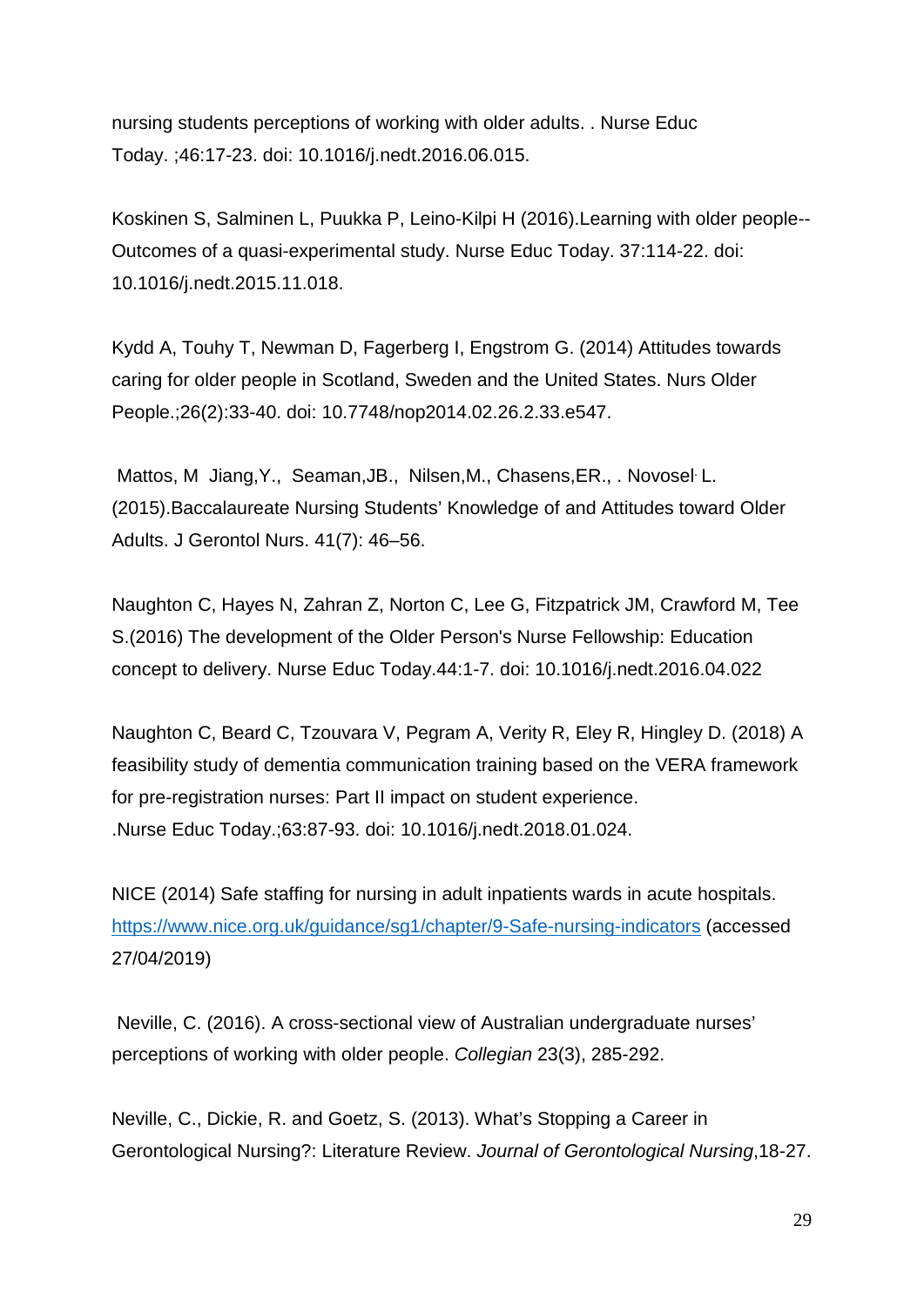Nowell, L., Norris, J., White, D., Moules N (2017) Thematic Analysis: Striving to Meet the Trustworthiness Criteria . International Journal of Qualitative Methods 16: 1–13.

NHS (2018) Facing the Facts A draft health and care workforce strategy for England to 2027. https://www.hee.nhs.uk/our-work/workforce-strategy (Accessed 20/07/2018)

Imison C, Curry N, Holder H, Castle-Clarke S, Nimmons D, Appleby J, Thorlby R and Lombardo S (2017), Shifting the balance of care: great expectations. Research report. Nuffield Trust. [https://www.nuffieldtrust.org.uk/files/2017-02/shifting-the](https://www.nuffieldtrust.org.uk/files/2017-02/shifting-the-balance-of-care-summary-web-final.pdf)[balance-of-care-summary-web-final.pdf](https://www.nuffieldtrust.org.uk/files/2017-02/shifting-the-balance-of-care-summary-web-final.pdf) (accessed 27/04/2017)

Palmer, R (2018) The Acute Care for Elders Unit Model of Care . Geriatrics , 3(3), 59; doi[:10.3390/geriatrics3030059](https://dx.doi.org/10.3390/geriatrics3030059)

Robinson, A., Andrews-Hall, S., Cubit, K., Fassett, M., Venter, L., Menzies, B., Jongeling, L., ( 2008). Attracting students to aged care: the impact of a supportive orientation. Nurse Educ. Today 28 (3), 354–362.

Roche MA, Duffield CM, Homer C, Buchan J, Dimitrelis S.(2014) The rate and cost of nurse turnover in Australia. Collegian. 2015;22(4):353-8.

Rodgers, V., Gilmour, J., 2011. Shaping student nurses' attitudes towards older people through learning and experience. Nurs. Prax. N. Z. 27 (3), 13–20.

[Rush KL,](https://www.ncbi.nlm.nih.gov/pubmed/?term=Rush%20KL%5BAuthor%5D&cauthor=true&cauthor_uid=28639384) [Hickey S,](https://www.ncbi.nlm.nih.gov/pubmed/?term=Hickey%20S%5BAuthor%5D&cauthor=true&cauthor_uid=28639384) [Epp S,](https://www.ncbi.nlm.nih.gov/pubmed/?term=Epp%20S%5BAuthor%5D&cauthor=true&cauthor_uid=28639384) [Janke R](https://www.ncbi.nlm.nih.gov/pubmed/?term=Janke%20R%5BAuthor%5D&cauthor=true&cauthor_uid=28639384) (2017) Nurses' attitudes towards older people care: An integrative review. [J Clin Nurs.;](https://www.ncbi.nlm.nih.gov/pubmed/28639384)26(23-24):4105-4116. doi: 10.1111/jocn.13939.

[Schapmire TJ,](https://www.ncbi.nlm.nih.gov/pubmed/?term=Schapmire%20TJ%5BAuthor%5D&cauthor=true&cauthor_uid=29497345) [Head BA,](https://www.ncbi.nlm.nih.gov/pubmed/?term=Head%20BA%5BAuthor%5D&cauthor=true&cauthor_uid=29497345) [Nash WA,](https://www.ncbi.nlm.nih.gov/pubmed/?term=Nash%20WA%5BAuthor%5D&cauthor=true&cauthor_uid=29497345) [Yankeelov PA,](https://www.ncbi.nlm.nih.gov/pubmed/?term=Yankeelov%20PA%5BAuthor%5D&cauthor=true&cauthor_uid=29497345) [Furman CD,](https://www.ncbi.nlm.nih.gov/pubmed/?term=Furman%20CD%5BAuthor%5D&cauthor=true&cauthor_uid=29497345) [Wright RB,](https://www.ncbi.nlm.nih.gov/pubmed/?term=Wright%20RB%5BAuthor%5D&cauthor=true&cauthor_uid=29497345) [Gopalraj](https://www.ncbi.nlm.nih.gov/pubmed/?term=Gopalraj%20R%5BAuthor%5D&cauthor=true&cauthor_uid=29497345)  [R,](https://www.ncbi.nlm.nih.gov/pubmed/?term=Gopalraj%20R%5BAuthor%5D&cauthor=true&cauthor_uid=29497345) [Gordon B,](https://www.ncbi.nlm.nih.gov/pubmed/?term=Gordon%20B%5BAuthor%5D&cauthor=true&cauthor_uid=29497345) [Black KP,](https://www.ncbi.nlm.nih.gov/pubmed/?term=Black%20KP%5BAuthor%5D&cauthor=true&cauthor_uid=29497345) [Jones C,](https://www.ncbi.nlm.nih.gov/pubmed/?term=Jones%20C%5BAuthor%5D&cauthor=true&cauthor_uid=29497345) [Hall-Faul M,](https://www.ncbi.nlm.nih.gov/pubmed/?term=Hall-Faul%20M%5BAuthor%5D&cauthor=true&cauthor_uid=29497345) [Faul AC.](https://www.ncbi.nlm.nih.gov/pubmed/?term=Faul%20AC%5BAuthor%5D&cauthor=true&cauthor_uid=29497345) (2018) Overcoming barriers to interprofessional education in gerontology: the Interprofessional Curriculum for the Care of Older Adults. [Adv Med Educ](https://www.ncbi.nlm.nih.gov/pubmed/?term=Overcoming+barriers+to+interprofessional+education+in+gerontology+the+Interprofessional+Curriculum+for+the+Care+of+Older+Adults)  [Pract.](https://www.ncbi.nlm.nih.gov/pubmed/?term=Overcoming+barriers+to+interprofessional+education+in+gerontology+the+Interprofessional+Curriculum+for+the+Care+of+Older+Adults) 15;9:109-118. doi: 10.2147/AMEP.S149863.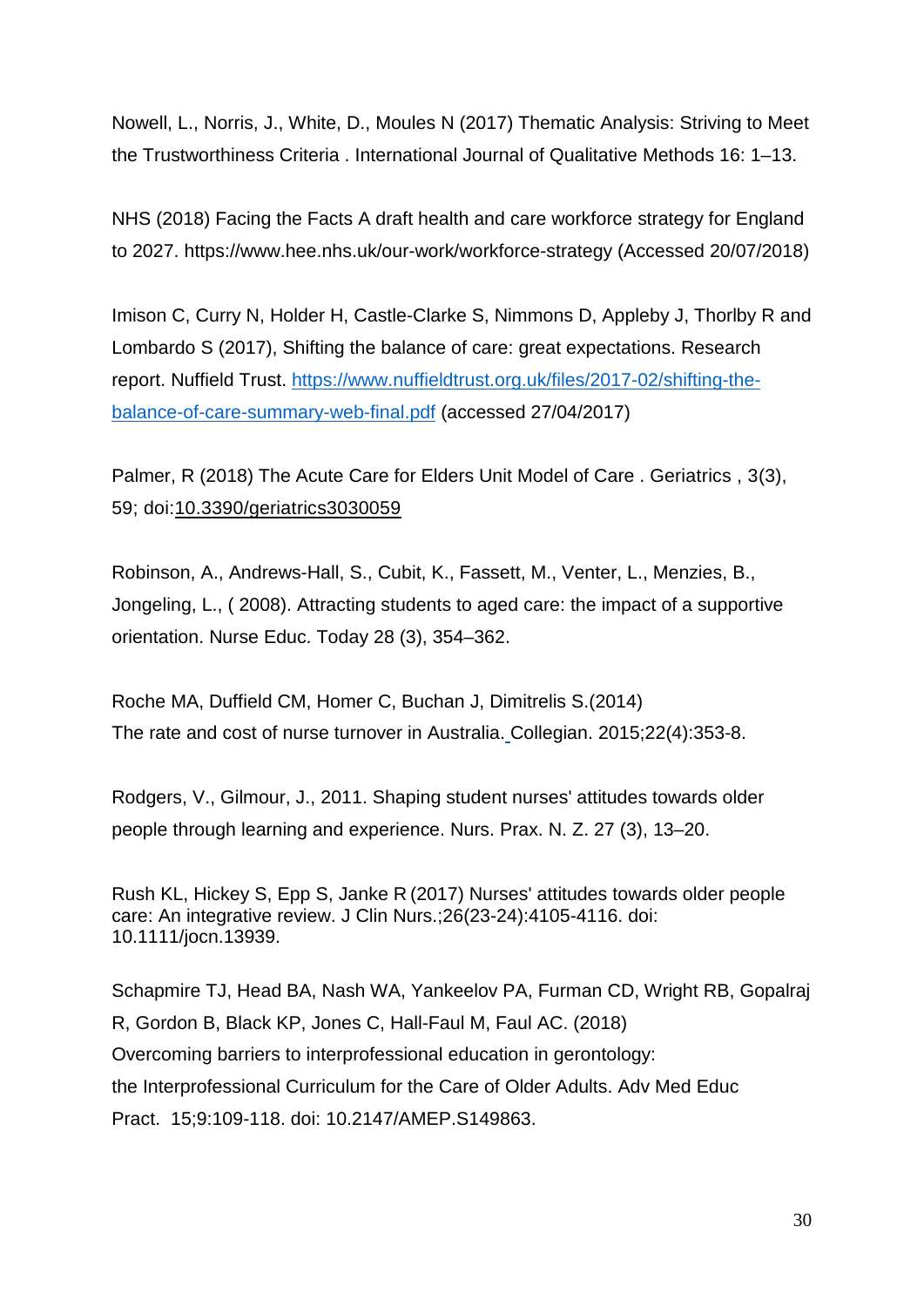Straughair C., (2012) Exploring compassion: Implications for contemporary nursing. Part 1. Br. J. Nurs. 21 (3), 160–164.

[Seitovirta J,](https://www.ncbi.nlm.nih.gov/pubmed/?term=Seitovirta%20J%5BAuthor%5D&cauthor=true&cauthor_uid=27346394) Vehviläinen-Julkunen K<sup>2</sup>, [Mitronen L,](https://www.ncbi.nlm.nih.gov/pubmed/?term=Mitronen%20L%5BAuthor%5D&cauthor=true&cauthor_uid=27346394) [De Gieter S,](https://www.ncbi.nlm.nih.gov/pubmed/?term=De%20Gieter%20S%5BAuthor%5D&cauthor=true&cauthor_uid=27346394) [Kvist T](https://www.ncbi.nlm.nih.gov/pubmed/?term=Kvist%20T%5BAuthor%5D&cauthor=true&cauthor_uid=27346394) (2017) Attention to nurses' rewarding – interview study of registered nurses working in pri mary and private healthcare in Finland. [J Clin Nurs.](https://www.ncbi.nlm.nih.gov/pubmed/?term=Attention+to+nurses%E2%80%99+rewarding+%E2%80%93+an+interview+study+of+registered+nurses+working+in+primary+and+private+healthcare+in+Finland) ;26(7-8):1042-1052. doi: 10.1111/jocn.13459.

[Tenhunen ML,](https://www.ncbi.nlm.nih.gov/pubmed/?term=Tenhunen%20ML%5BAuthor%5D&cauthor=true&cauthor_uid=25081329) [Fitzgerald A.](https://www.ncbi.nlm.nih.gov/pubmed/?term=Fitzgerald%20A%5BAuthor%5D&cauthor=true&cauthor_uid=25081329) (2014) Revision of an undergraduate older adult health care nursing education course. [J Nurs Educ.](https://www.ncbi.nlm.nih.gov/pubmed/25081329) ;53(9 Suppl):S110-3.

[Wareing](https://www.ncbi.nlm.nih.gov/pubmed/?term=Wareing%20M%5BAuthor%5D&cauthor=true&cauthor_uid=28230438) M, [Taylor R,](https://www.ncbi.nlm.nih.gov/pubmed/?term=Taylor%20R%5BAuthor%5D&cauthor=true&cauthor_uid=28230438) [Wilson A,](https://www.ncbi.nlm.nih.gov/pubmed/?term=Wilson%20A%5BAuthor%5D&cauthor=true&cauthor_uid=28230438) [Sharples A.](https://www.ncbi.nlm.nih.gov/pubmed/?term=Sharples%20A%5BAuthor%5D&cauthor=true&cauthor_uid=28230438) (2017) The influence of placements on adult nursing graduates' choice of first post. [Br J Nurs.](https://www.ncbi.nlm.nih.gov/pubmed/28230438) 23;26(4):228-233. doi: 10.12968/bjon.2017.26.4.228.

WHO 2018 Life expectancy at birth 200-2016. Accessed (02/11/2018) [http://www.who.int/gho/mortality\\_burden\\_disease/life\\_tables/situation\\_trends/en/](http://www.who.int/gho/mortality_burden_disease/life_tables/situation_trends/en/) (accessed 20/07/2018)

World Health Organisation (2016). Global Strategy and action plan on ageing and health (2016-2020) http://www.who.int/ageing/GSAP-Summary-EN.pdf?ua=1 (Accessed 20/07/ 2018).